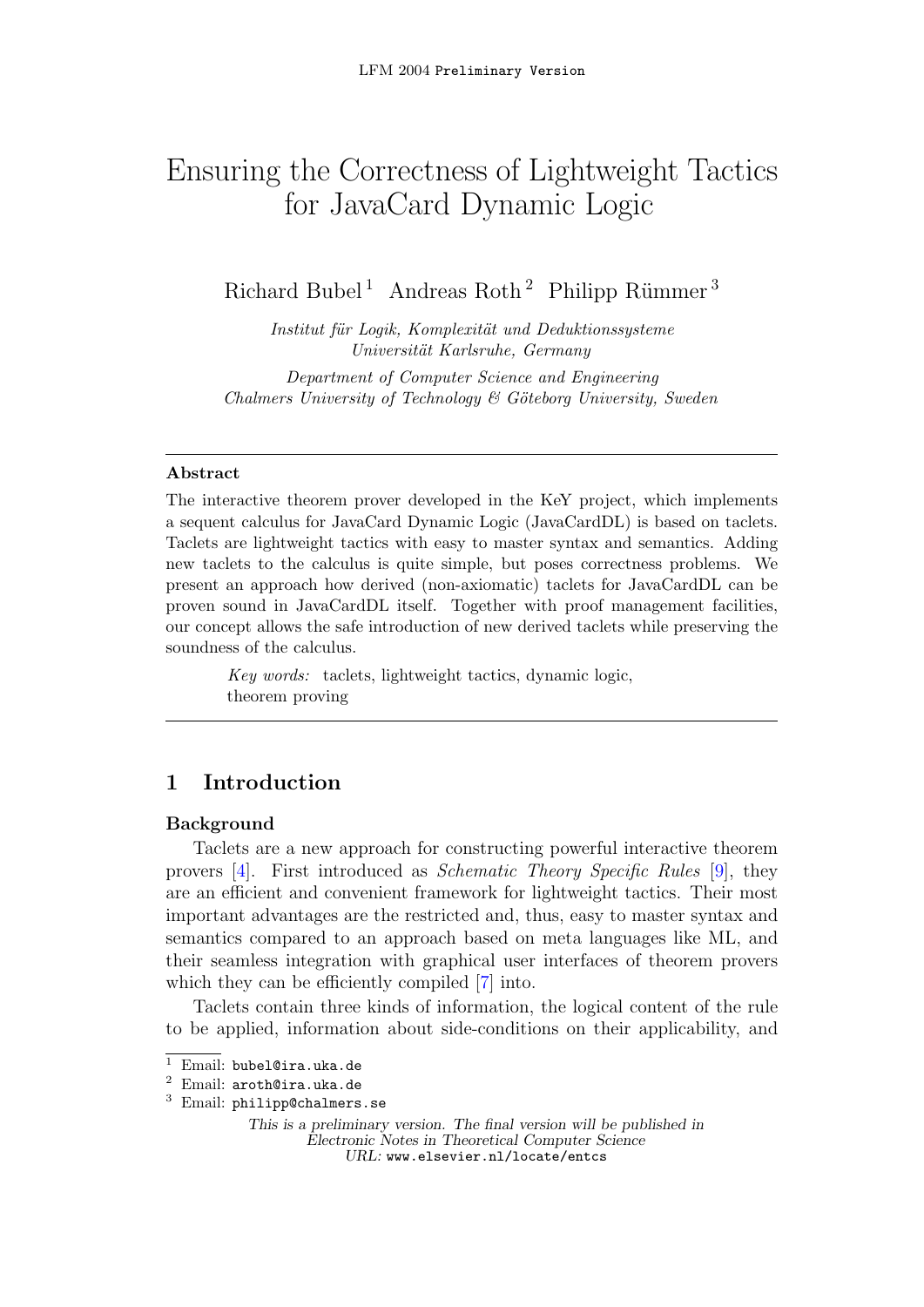pragmatic information for interactive and automatic use. Due to their easy syntax and intuitive operational semantics, a person with some familiarity in formal methods should be able to write own taclets after a short time of study.

The interactive theorem prover developed in the KeY project [\[5,](#page-22-3)[1\]](#page-21-0) is based on taclets implementing a sequent calculus for JavaCard Dynamic Logic (Java-CardDL) [\[3\]](#page-21-1). JavaCard is a subset of Java lacking multi-threading, garbage collection and graphical user interfaces, but with additional features like transactions.

JavaCardDL has around three hundred axiomatic rules, this means taclets that capture the JavaCard semantics. Correctness of rules is crucial since new taclets can be introduced quite easily. The work presented here ensures the correctness of derived taclets for JavaCardDL by providing means to prove them correct relatively to the core set of JavaCardDL axioms (possibly enriched with further axioms for certain theories). The soundness of taclets can be proven in the calculus itself by showing the validity of an appropriately constructed proof obligation. This report extends the respective approach for classical first-order logic described in [\[9\]](#page-22-1) to JavaCardDL.

### Related Work

Related to our approach are other projects for program verification like Bali [\[16](#page-22-4)[,17\]](#page-23-0), where consistency and correctness of rules that cover the Java semantics are ensured using Isabelle, or the LOOP project [\[11\]](#page-22-5) where PVS is used as foundation, and the calculus rules are thus obtained as higher order logic theorems.

Complementary to the presented approach—ensuring correctness of derived taclets—further work has been carried out in the KeY project in order to cross-validate selected axiomatic rules against the Java axiomatisation of Bali [\[13,](#page-22-6)[15,](#page-22-7)[18\]](#page-23-1) covering assignment rules (esp. for arrays) and KeY's improved while-invariant rule as introduced in  $[6]$ . Further,  $[2]$  describes the automatic verification of an important subset of the JavaCardDL calculus rules against a Maude rewriting semantics of Java.

#### Structure of this Paper

In Sect. [1.1](#page-2-0) we repeat the most important concepts of classical dynamic logic and JavaCardDL. A formal description of taclets and a definition of the basic vocabulary used throughout the paper is given in Sect. [2.](#page-4-0) The different steps to be performed in order to prove the correctness of derived taclets are described in Sect.  $3-5$  $3-5$ . In Sect. [6](#page-17-0) we give a justification of the complete procedure as main theorem. Finally, in Sect. [7](#page-21-3) we discuss the current and future work to be done.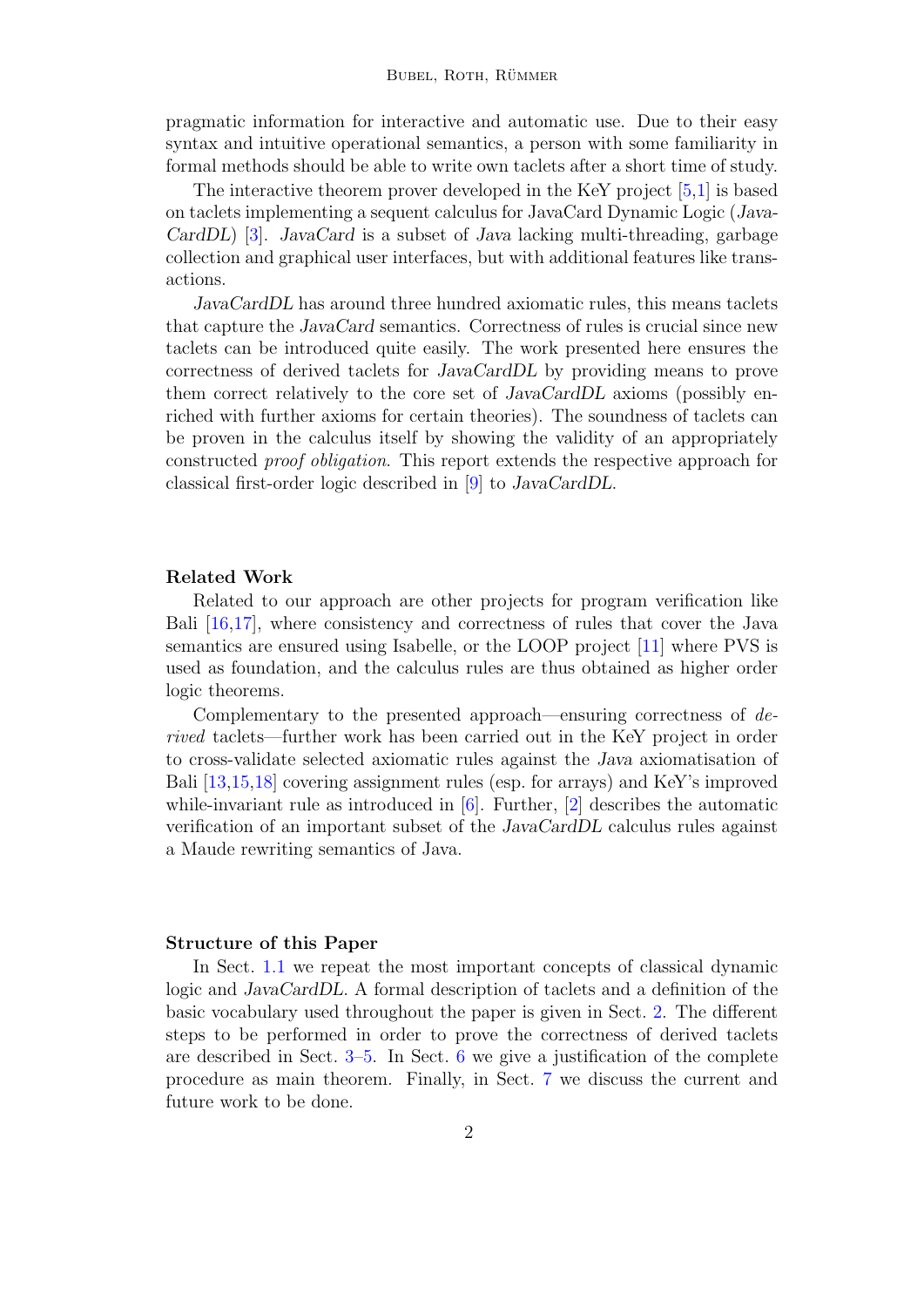#### <span id="page-2-0"></span>1.1 Dynamic Logic

### Classical Dynamic Logics

The family of dynamic logics (DL) [\[10\]](#page-22-9) belongs to the class of multi-modal logics. As programs are first-class citizens in DL formulas, DL is well-suited for program analysis and reasoning purposes. For the sake of simplicity and as a consequence of using a non-concurrent and real world programming language, we will only consider deterministic programs.

Let p be an arbitrary program and  $\phi$  a first-order or dynamic logic formula, then

- $\langle p \rangle \phi$  ("diamond p  $\phi$ "): p terminates and after the execution of p formula  $\phi$ holds
- [p] $\phi$  ("box p  $\phi$ "): if p terminates then after the execution of p formula  $\phi$ holds

are typical representatives of DL formulas. Deterministic propositional dynamic logic (DPDL) is defined over a signature  $\Sigma = (At_0, Prg_0, Op)$ , where  $At_0, Prg_0$  are enumerable sets of propositional variables and atomic programs (resp.). Besides the classical propositional operators  $\neg, \rightarrow$  the operator set  $Op$ contains box  $[p]$  and diamond  $\langle p \rangle$  modalities for each program p. The set of formulas is the smallest set defined inductively over  $At_0$  and  $Prg_0$ :

- all classical propositional formulas are formulas in DPDL
- if  $\phi, \psi$  are DPDL formulas then  $\phi \to \psi$  and  $\neg \phi$  are DPDL formulas
- if  $p \in Prg$  is a program and  $\phi$  a formula in PDL then  $\langle p \rangle \phi$  and  $[p] \phi$  are DPDL formulas
- the set  $Prq$  of programs is the smallest set satisfying
- $(i)$   $Prg_0 \subseteq Prg$
- (ii) if  $p, q \in Prg$  and  $\psi \in DPDL$  then 'p;q' (concatenation), 'if  $(\psi)$  {p} else {q}' and 'while  $(\psi)$  {p}' are programs.

The semantics can be defined in terms of Kripke frames  $(S,(\rho_p)_{p \in Prg})$  with a set S of states, and transition relations  $\rho_p : S \to S$  which define the semantics of each program  $p \in Prg$ . The relations  $\rho_p$  have to adhere to certain conditions w.r.t. the program constructors (;, if−else, etc.) from the definition above, for example, program composition  $\rho_{p;q} = \rho_q \circ \rho_p$ .

An excerpt from an axiom system for DPDL in terms of sequent calculus rules is given in Table [1.](#page-3-0)

DPDL is useful to reason about program properties induced by the program constructors. However, as a consequence of constructing programs from atomic programs without any fixed semantics, they lack possibilities to talk about individual programs and, thus, about functional properties.

Like the step from propositional to first-order logic, one extends DPDL to deterministic quantified dynamic logics (DQDL). DQDL extends the proposi-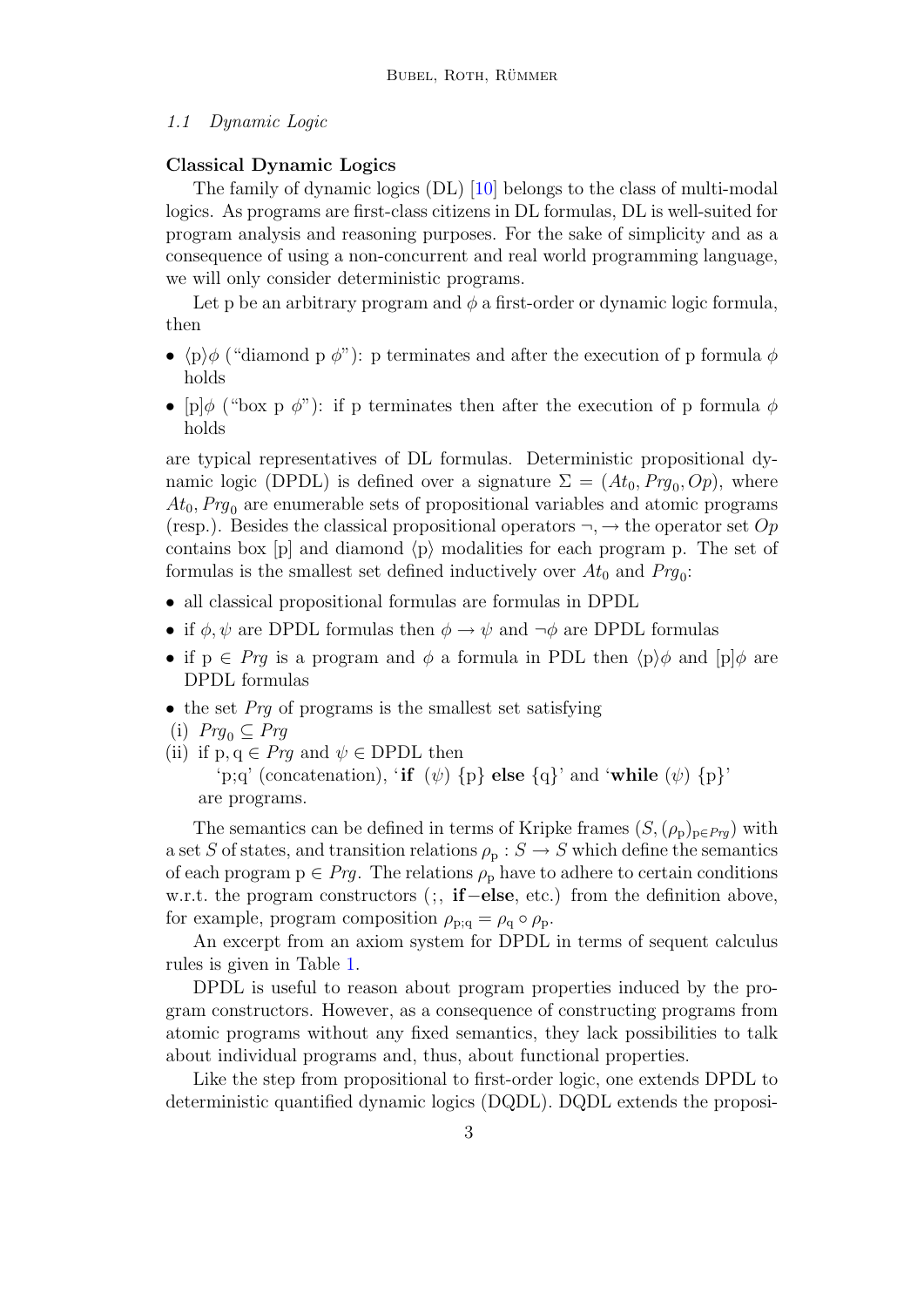$$
\frac{\Gamma \vdash \langle \text{if } (\psi) \{p; \text{while } (\psi) \{p\} \} \text{ else } {\{\rangle \phi, \Delta}}}{\Gamma \vdash \langle \text{while } (\psi) \{p\} \rangle \phi, \Delta} \tag{1}
$$

$$
\frac{\Gamma, \psi \vdash \langle p \rangle \phi, \Delta \Gamma, \neg \psi \vdash \langle q \rangle \phi, \Delta}{\Gamma \vdash \langle \mathbf{if} (\psi) \{p\} \mathbf{else} \{q\} \rangle \phi, \Delta}
$$
\n(2)

$$
\frac{\Gamma \ \vdash \ \langle p \rangle \langle q \rangle \phi, \ \Delta}{\Gamma \ \vdash \ \langle p; q \rangle \phi, \ \Delta} \qquad (3) \qquad \qquad \frac{\Gamma^{\{x \leftarrow z\}}, x \doteq t^{\{x \leftarrow z\}} \ \vdash \ \phi, \Delta^{\{x \leftarrow z\}}}{\Gamma \ \vdash \ \langle x = t \rangle \phi, \Delta} \qquad (4)
$$

#### Table 1

DPDL/DQDL Axiomatisation (excerpt). z is a new variable.

<span id="page-3-0"></span>tional part to full first-order logic (with equality and a universe  $D$ ), and on the program side it replaces the atomic programs with assignments of the form v=t, where v is a variable and t an arbitrary term. In general, each program state  $s \in S$  is assigned a first order structure  $(D, I)$  and a variable valuation  $\sigma: Var \to D$  respecting  $\rho_{x=t}(s) = s'$  with  $\sigma' = \sigma_x^{t^{(D,I),\sigma}}$  $x^{t^{(D,I),\sigma}}$ .

Again a relatively<sup>[4](#page-3-1)</sup> complete calculus can be given, the corresponding assignment rule is shown in Table [1.](#page-3-0)

**Example 1.1** For the universe  $D = N$ of natural numbers, the DQDL formula  $\langle x=3; y=x; \rangle y = x$  can be proven valid with the rules of Table [1](#page-3-0) as shown on the right.

$$
\frac{\overbrace{\mathbf{x} \doteq 3, \mathbf{y} \doteq x \vdash \mathbf{y} \doteq \mathbf{x}}^{*} (close)}{\mathbf{x} \doteq 3 \vdash \langle \mathbf{y} = \mathbf{x} \rangle \mathbf{y} \doteq \mathbf{x}}^{(4)}\n\frac{\overbrace{\mathbf{x} \doteq 3 \vdash \langle \mathbf{y} = \mathbf{x} \rangle}}^{*} \mathbf{x}}^{(4)}\n\frac{\overbrace{\mathbf{x} \doteq 3; \langle \mathbf{y} = \mathbf{x} \rangle}}^{*} \mathbf{x}}{(\mathbf{x} \doteq 3; \mathbf{y} = \mathbf{x}) \rangle \mathbf{y} \doteq \mathbf{x}}^{(4)}\n(3)
$$

### JavaCardDL

The step from academic languages as described in the previous paragraphs to real world programming languages like JavaCard [\[8,](#page-22-10)[14\]](#page-22-11) leads to several complications. In the next few paragraphs, we introduce some features of JavaCardDL [\[3\]](#page-21-1). First some preliminaries:

- Formulas must not occur in JavaCardDL programs, instead Java expressions of type boolean are used as guards.
- The set of variables  $Var = PVar \oplus LVar$  is the disjoint union of program variables  $PVar$  and logical variables  $LVar$ . In contrast to logical variables, program variables can occur in programs as well as in formulas, but cannot be bound by quantifiers. For instance, let  $x \in LVar$  and o,  $u \in PVar$ , then  $\forall x. \langle o=u \rangle x = u$  is a well-formed *JavaCardDL* formula, whereas  $\forall x. \langle 0=x; \rangle x \doteq u$  is not.

<span id="page-3-1"></span><sup>4</sup> Usually DQDL is interpreted in an arithmetic structure.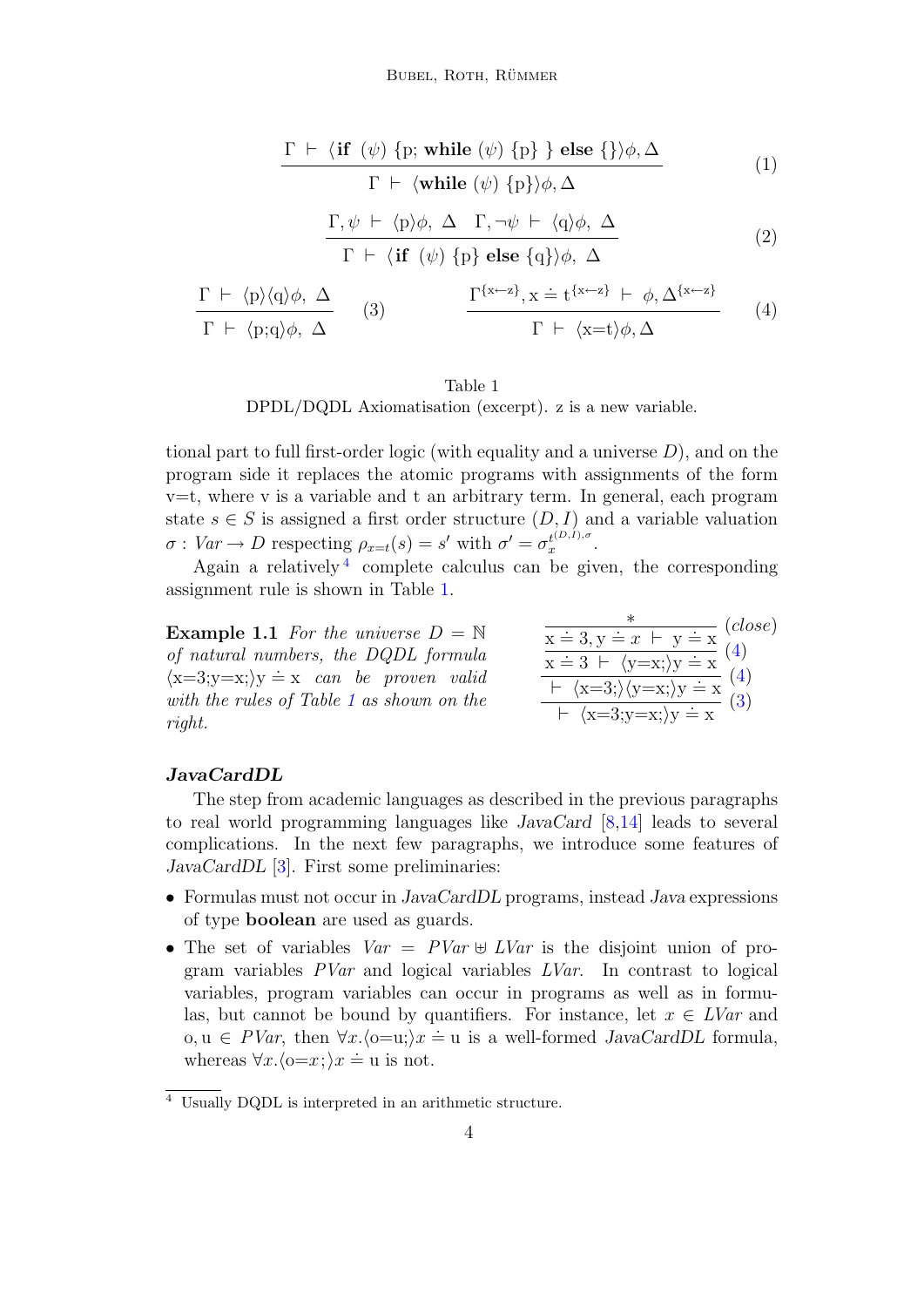• All states have the same universe  $D$ , and predicates are assumed to have the same meaning in all states (they are rigid).

A sequent calculus covering JavaCard has to cope with aliasing, sideeffects, abrupt termination as result of thrown exceptions, breaks, continues or returns and more. The KeY approach follows the symbolic execution paradigm, thus a majority of the calculus rules realises a JavaCard interpreter reducing expressions and statements stepwise to side-effect free assignments.

<span id="page-4-1"></span>**Example 1.2** An easy-to-use decomposition rule similar to  $(3)$  is not available in JavaCardDL due to abrupt termination. For example

$$
\vdash \langle l : \{ \text{ if } (v == 0) \{ \text{ break } l; \} \} \text{ else } \{ v = 0; \} \{ v = 3; \} \rangle v \doteq 3
$$

cannot be decomposed to

$$
\vdash \langle 1:\{\text{ if }(v == 0) \{\text{ break } l;\}\} \text{ else } \{\{v = 0;\}\}\rangle \langle v = 3 \rangle v = 3,
$$

as this is obviously not equivalent for  $y = 0$ .

Decomposition was essential for DPDL and DQDL in order to reduce the complexity of programs stepwise to atomic programs or assignments, which can be handled by calculus rules without the need of a dedicated rule for each program.

JavaCardDL therefore introduces the notion of a *first active statement* to which a rule applies, and a program context ' $\ldots$   $\circ_1 \ldots$ ' whose inactive prefix ' .. ' matches on all preceding labels, opening braces or try blocks. Consider the following rule:

$$
\frac{\#b \doteq \text{true} \vdash \langle .. \{ \# \text{sta1} \} ... \rangle \phi \qquad \#b \doteq \text{false} \vdash \langle .. \{ \# \text{sta2} \} ... \rangle \phi}{\vdash \langle .. \text{ if } (\#b) \{ \# \text{sta1} \} \text{ else } \{ \# \text{sta2} \} ... \rangle \phi} \quad (5)
$$

where  $\#b$  is a side-effect free boolean expression and  $\#sta1$ ,  $\#sta2$  are arbitrary JavaCard statements.

Example 1.3 (Example [1.2](#page-4-1) continued) Applying rule  $(5)$  to

<span id="page-4-2"></span> $\vdash \langle 1:\{ \text{ if } (v == 0) \{ \text{ break } l; \} \} \text{ else } \{ v = 0; \} \} \nu = 3; \} \rangle \nu \doteq 3$ 

where  $\circ_1$  corresponds to the program between 'l:{' (inactive program prefix) and  $\mathbf{v} = 3$ ;  $\mathbf{v}'$  (suffix of the program context) now yields the two sequents

(i)  $(v == 0) \doteq \textbf{true} \vdash \{1:\{ \text{ break } l; \} \} \vee \{3; \} \vee \{3; \}$ 

(ii)  $(v == 0) \doteq false \vdash \langle 1 : \{ \{ v = 0; \} \} v = 3; \} \rangle v \doteq 3$ 

# <span id="page-4-0"></span>2 Taclets

Taclets are lightweight, stand-alone tactics with simple syntax and semantics. Their introduction was motivated by the observation that only few basic ac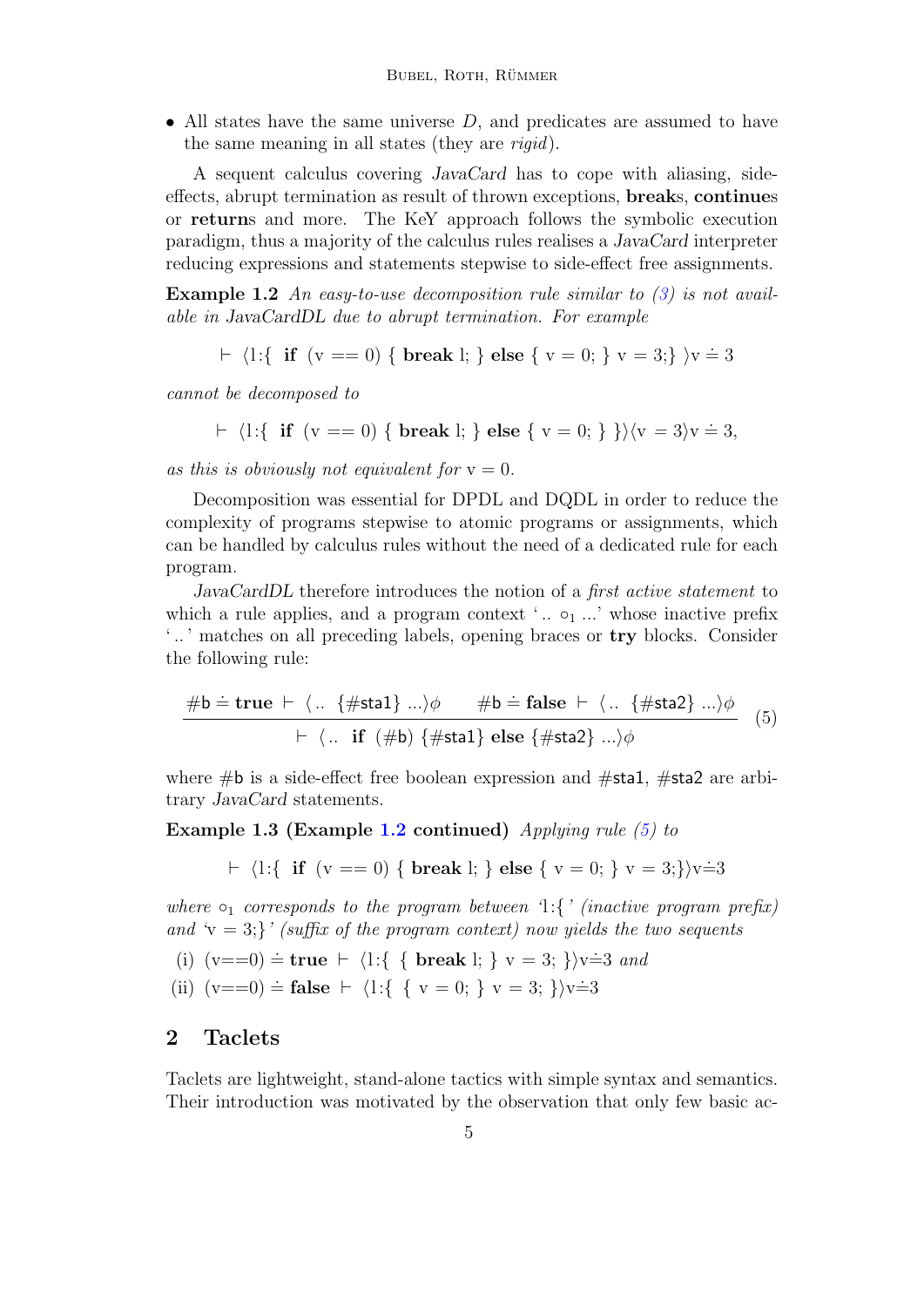tions in proof construction are sufficient to implement most rules for first-order modal logic. These are:

- to recognise sequents as an axiom, and to close the according proof branch,
- to modify at most one formula per rule application,
- to add a finite (and fixed) number of formulas to a sequent,
- to let a proof goal split in a fixed number of branches,
- to restrict the applicability according to context information.

These are the only actions which taclet constructs are provided for. This restriction turns out to reduce the complexity for users of a proof system significantly [\[4\]](#page-22-0).

#### Taclets by Example

Taclets describe rule schemas in a concise and readable way. A simple example rewrites terms  $1 + 1$  with 2. In taclet notation such a rule schema is written as:

 $find(1 + 1) replace with(2)$ 

In a taclet—in addition to the logical content of the described rule—an operational meaning is encoded: If a user of a taclet-based prover selects the term of the find-part (i.e.  $1 + 1$ ) of a taclet and chooses the taclet for application, the find-part is replaced with (an instantiation of) the replacewith-term (i.e. 2).

In this simple form, the rule schemas described by taclets are not expressive enough for practical use; *schema variables* and more constructs besides find and replacewith make them powerful enough to fulfil the requirements posed above.

# Schema Variables and Instantiations

Expressions<sup>[5](#page-5-0)</sup> in taclets may contain elements from a set  $SV$  of schema variables. An instantiation  $\iota(\mathsf{v})$  of a schema variable  $\mathsf{v} \in SV$  is a concrete expression that must fulfil certain conditions depending on the kind of the schema variable (see below). We may, e.g., define a schema variable i such that  $\iota(i)$  must be a term of an integer sort.

Expressions e in taclets containing schema variables from SV are called schematic expressions over SV. The instantiation map  $\iota$  can canonically be extended to schematic expressions:

<span id="page-5-1"></span>
$$
\iota(op(e_1, \ldots, e_n)) = \begin{cases} \iota(op) & \text{if } n = 0 \text{ and } op \in SV \\ op(\iota(e_1), \ldots, \iota(e_n)) & \text{otherwise} \end{cases}
$$
(6)

<span id="page-5-0"></span> $5\,$  By expression we denote syntactic elements like terms or formulas, but in the context of JavaCardDL also Java programs.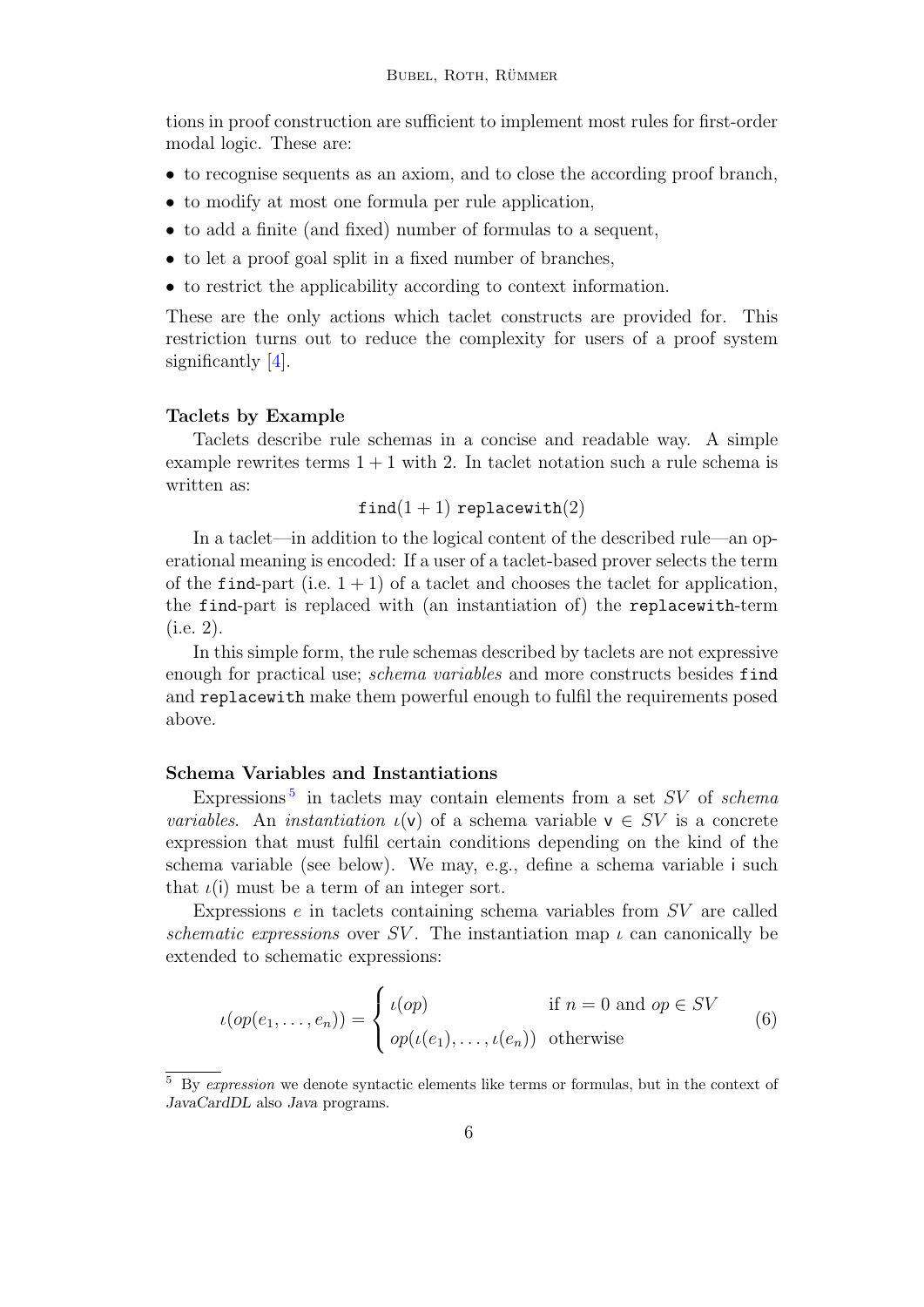Thus, e describes a set of concrete expressions:

```
\{u(e) \mid \iota is an instantiation map for every v \in SV\}
```
For instance, a taclet  $find(i + i)$  replacewith $(2 * i)$  contains schematic terms over  $\{i\}$ . Applied on a sequent containing the term  $3+3$ , i is instantiated with  $\iota(i) = 3$  and the taclet replaces  $\iota(i + i) = 3 + 3$  with  $\iota(2 * i) = 2 * 3$  in the new goal.

### Taclet Syntax

The clause replacewith(2) is an example of a *goal template*, this means the description of how a goal changes by applying the taclet. More than one goal template may be part of a taclet, separated by semicolons, which describes that a goal is split by the taclet. If there is no goal template in a taclet, applications close the proof branch. Additionally, goal templates may contain the following clauses:

- While in the example taclets above the find- and replacewith-parts consisted of terms, they can also be sequents. All find- and replacewithparts of a taclet must either be terms or sequents. These sequents indicate that the described expression must be a top-level formula in either the antecedent or succedent, e.g. a taclet find( $\vdash \phi \rightarrow \psi$ ) replacewith( $\phi \vdash \psi$ ) (over the schema variables  $\{\phi, \psi\}$ ) is applicable only to top-level formulas in the succedent. A sequent in the find-part must have either an empty antecedent or succedent.
- Taclet applications can *add* formulas to the antecedent or succedent. This is denoted by the keyword add followed by a schematic sequent (similarly to replacewith).
- Taclets support the dynamic enlargement of the taclet rule base by adding new taclets using the keyword addrules. We omit this feature in the present paper, although a treatment similar to what is shown here is possible.

Often, more requirements on the sequents that a taclet should be applicable to is needed. Such side conditions are described by the following optional taclet constituents:

- A taclet that contains an if followed by a schematic sequent *context* is only directly applicable if *context* is a "sub-sequent" of the sequent the taclet is applied to. If this is not the case, the taclet is however still applicable but, by an automatic cut, it is required to show the if-condition.
- Predefined clauses in a varcond-part describe conditions on the instantiations of schema variables. The most important ones are:
	- v not free in s, which disallows logical variables  $\iota(\mathsf{v})$  to occur unbound in  $\iota(\mathsf{s})$ .
	- v new depending on s, which introduces a new skolem symbol  $\iota(v)$  (possibly depending on free "meta variables" occurring in  $\iota(\mathsf{s})$ ).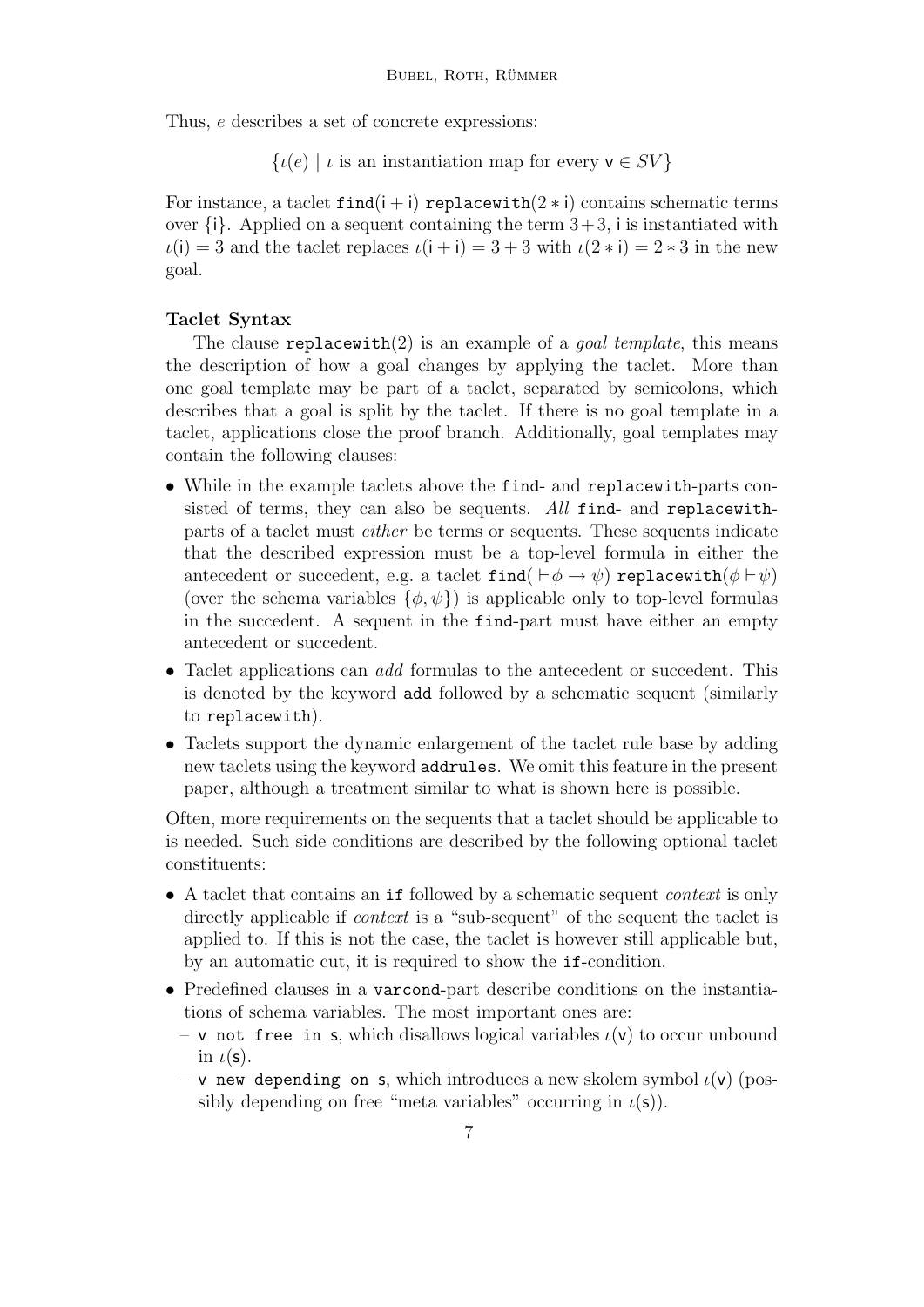The complete syntax of taclets is reiterated here as an overview:

<span id="page-7-1"></span>
$$
[if (context)] [find (f)] [varcond (c_1, \ldots, c_k)]
$$
  
\n[replacewith (rw<sub>1</sub>)] [add (add<sub>1</sub>)];  
\n
$$
\vdots \qquad \vdots
$$
  
\n[replacewith (rw<sub>n</sub>)] [add (add<sub>n</sub>)] (and (add<sub>n</sub>)]

For  $i = 1 \ldots n$ , context and add<sub>i</sub> stand for a schematic sequent, f and rw<sub>i</sub> for a schematic term, formula, or sequent but all of the same kind.  $c_1, \ldots, c_k$  are variable conditions.

Additionally—though out of scope of this paper—taclets can be assigned to one or several rule sets, which makes them available to be automatically executed by strategies. For a homogenous treatment in this paper f and  $rw<sub>i</sub>$  are declared to be never empty: we assume that skipping replacewith is a shorthand for  $rw_i = f$ , a skipped find means  $f = \vdash false$ , and false always occurs in succedents of sequents. A skipped if- or add-part means  $context = \vdash \text{or } add_i = \vdash (\text{resp.}).$ 

#### Schema Variable Types

While the above definitions have been general enough to be applied to every first-order modal logic, we are now focusing on special schema variables for JavaCardDL. Let  $SV_{tac}$  denote the schema variables contained in a taclet tac. Schema variables  $v \in SV_{tac}$  are assigned to one out of a predefined list of types, each having special properties concerning admissible instantiations  $\iota(\mathsf{v})$ . An instrument to define these properties is to introduce *prefix sets* (denoted by  $\Pi_l(\mathsf{v})$ ,  $\Pi_{pv}(\mathsf{v})$ , and  $\Pi_{imp}(\mathsf{v})$  for schema variables v. A selection of the most relevant schema variable types is given below. If v is of type

- Variable, then v is assigned a *sort*,  $\iota(v)$  must be of that sort. Moreover,  $u(v)$  must be a logical variable. For  $v \neq v' \in SV$ : if v' is a Variable schema variable then  $\iota(\mathsf{v}) \neq \iota(\mathsf{v}')$ .  $\iota(\mathsf{v})$  must not occur bound in  $\iota(\mathsf{v}'')$  for all  $\mathsf{v}'' \in SV$ .
- Term, then v is assigned a *sort*,  $\iota(v)$  must be of that sort.

v is assigned a set  $\Pi_l(\mathsf{v}) \subseteq SV$  of schema variables.  $\Pi_l(\mathsf{v})$  is defined to be the smallest set with, for all constituents of tac, if v occurs in the scope of a Variable schema variable  $v' \in SV$  then  $v' \in \Pi_l(v)$  except there is a variable condition v' not free in v declared in t. v is assigned a set  $\Pi_{pv}(v)$  which is the smallest set of program variables that occur but are not declared in tac or are declared above  $6$  every occurrence of v.

We require from instantiations  $\iota$ : If, for some  $\mathsf{v}' \in SV_{tac}$ ,  $\iota(\mathsf{v}')$  is a logical variable that occurs unbound in  $\iota(\mathsf{v})$  then  $\mathsf{v}' \in \Pi_l(\mathsf{v})$ ; if  $\iota(\mathsf{v}')$  is a program

<span id="page-7-0"></span> $6\,$  If we consider tac as abstract syntax tree.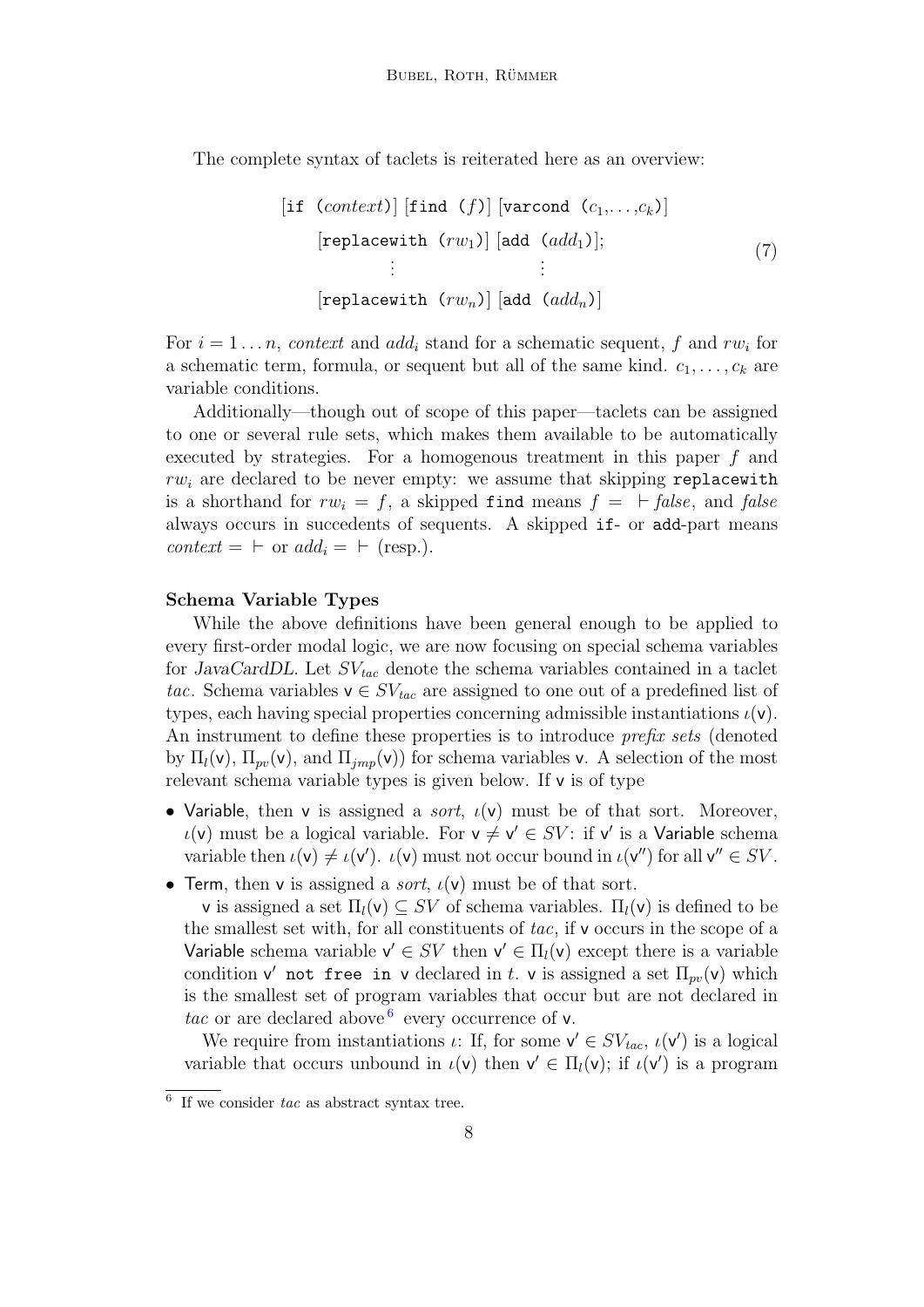variable that occurs undeclared in  $\iota(\mathsf{v})$  then  $\mathsf{v}' \in \Pi_{pv}(\mathsf{v})$ .

- Formula, then as for Term, v is assigned  $\Pi_l(v)$  and  $\Pi_{nv}(v)$ . v must fulfil the same conditions concerning these sets.
- Statement, then  $\iota(\mathsf{v})$  is a JavaCard statement. Again, **v** is assigned  $\Pi_{vv}(\mathsf{v})$ and it must satisfy the same conditions as above concerning this set. v is assigned a set  $\Pi_{imp}(v)$  consisting of JavaCard statements break, continue, break  $l$ , continue  $l$  for all labels  $l$ , if  $v$  is enclosed with a suitable jump target. If *jst* is a **break** or **continue** statement of  $\iota(\mathbf{v})$  with a target not in  $\iota(\mathsf{v})$  then jst  $\in \Pi_{imp}(\mathsf{v})$ . <sup>[7](#page-8-0)</sup> Usually Statement schema variables have names starting with  $#$  to distinguish them from regular *Java* elements.
- ProgramVariable, then  $\iota(\mathsf{v})$  is a local program variable or class attribute of Java. v is assigned a Java type and  $\iota(\mathsf{v})$  must be of that type. Again, names of this kind of variable start with  $#$ .
- ProgramContext, then  $\iota(\mathsf{v})$  is a program transformation  $\delta$  pt that takes a Java program element  $\alpha$  and delivers a new program element  $pt(\alpha)$ , such that  $pt(\alpha)$  is a sequence of statements of which the first one contains  $\alpha$  and has only opening braces, opening **try** blocks, etc., in front. For this case, the continuation of the instantiation map [\(6\)](#page-5-1) is then modified to

<span id="page-8-3"></span>
$$
\iota(op(e_1,\ldots,e_n)) := pt(\iota(e_1))
$$

if  $n = 1$  and *op* is a **ProgramContext** schema variable.

Usually,  $\mathsf{v}$  is denoted by  $\ldots e_1 \ldots$  containing the schematic Java program  $e_1$ , as introduced in Sect. [1.1.](#page-2-0)

<span id="page-8-2"></span>**Example 2.1** The following taclet performs a cut with the condition that the focused term (t) equals 0 and replaces it in the respective goal by 0. We declare t as Term schema variable of an integer sort.

<span id="page-8-4"></span>
$$
find(t) replace with(0) add(t = 0 + );
$$
  
replacement(t) add( + t = 0) (8)

As an example that represents a rule of JavaCardDL, we take a taclet that replaces the postfix increment operator applied to a program variable  $(x)$ behind a statement  $(\# \mathsf{sta})$  with an equivalent statement using assignment and the + operator, and leaves the formula  $(\phi)$  behind the diamond unchanged. #sta is a Statement schema variable and  $\phi$  a Formula schema variable.

$$
\mathtt{find}(\langle\# \mathtt{sta}\ x++;\rangle\phi)\quad\mathtt{replacement}(\langle\# \mathtt{sta}\ x=x+1;\rangle\phi)\tag{9}
$$

Finally, the following taclet splits a proof for an if statement with the

<span id="page-8-0"></span> $7$  For a complete treatment of JavaCardDL it is furthermore necessary to consider returnstatements, which are left out in this paper

<span id="page-8-1"></span><sup>&</sup>lt;sup>8</sup> Thus being an exception from the statement above that  $\iota(\mathsf{v})$  must be an expression.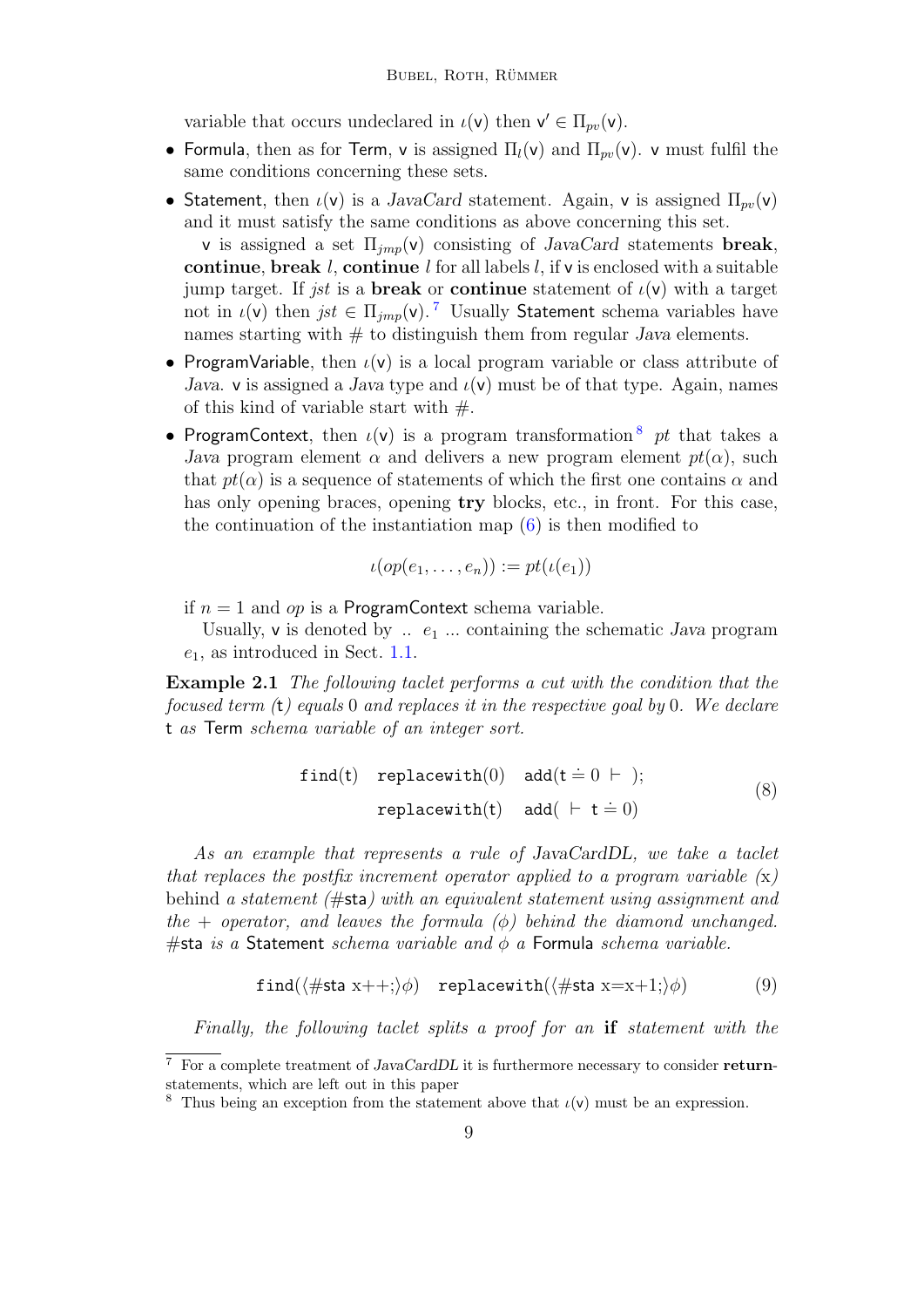condition  $x == 0$  (where x is a concrete local variable) and produces goals, reducing the formula to the statements of the appropriate branch and the if condition put to the correct side of the sequent. #sta1 and #sta2 are Statement schema variables and  $\phi$  is a Formula schema variable.

<span id="page-9-1"></span>
$$
find(\langle l: \text{ if } (x == 0) \# stad \text{ else } \# sta2 \rangle \phi)
$$
\n
$$
replacewith(\langle l: \# sta1 \rangle \phi) \text{ add}(x = 0 \vdash); \tag{10}
$$
\n
$$
replacewith(\langle l: \# sta2 \rangle \phi) \text{ add}(\vdash x = 0)
$$

### Semantics

Taclets have a precise operational semantics, which is described in detail in [\[4\]](#page-22-0), and which we have sketched informally above. For the purposes of this paper it is sufficient to fix the logical meaning of a taclet in the traditional rule schema notation.

We denote the union of two sequents and the subset relation between two sequents as follows:

$$
\begin{aligned} \left(\Gamma_1 \vdash \Delta_1\right) \cup \left(\Gamma_2 \vdash \Delta_2\right) &:= \Gamma_1, \Gamma_2 \vdash \Delta_1, \Delta_2\\ \left(\Gamma_1 \vdash \Delta_1\right) \subseteq \left(\Gamma_2 \vdash \Delta_2\right) \text{ iff } \Gamma_1 \subseteq \Gamma_2 \text{ and } \Delta_1 \subseteq \Delta_2 \end{aligned}
$$

First, we assume that  $f$  is a schematic sequent, i.e. the taclet tac can only be applied to top-level formulas. By the operational semantics of taclets [\[4\]](#page-22-0), tac represents the rule schema:

<span id="page-9-0"></span>
$$
\frac{rw_1 \cup add_1 \cup (\Gamma \vdash \Delta) \qquad \dots \qquad rw_k \cup add_k \cup (\Gamma \vdash \Delta)}{f \cup (\Gamma \vdash \Delta)}\tag{11}
$$

where  $\Gamma \vdash \Delta$  is an arbitrary sequent with *context*  $\subseteq f \cup (\Gamma \vdash \Delta)$ .

Similarly, if f is a schematic term or formula (sequel denotes a sequent with an arbitrary but for a rule fixed occurrence of an expression  $e$ :

$$
\frac{seq[rw_1] \cup add_1 \cup (\Gamma \vdash \Delta) \cdot \ldots \cdot seq[rw_k] \cup add_k \cup (\Gamma \vdash \Delta)}{seq[f] \cup (\Gamma \vdash \Delta)}
$$

where  $\Gamma \vdash \Delta$  is an arbitrary sequent with *context*  $\subseteq seq[f] \cup (\Gamma \vdash \Delta)$ .

In Sect. [4,](#page-11-0) the notion of meaning formulas is derived that makes the meaning of these rule schemas induced by taclets more precise.

Due to their simplicity and operational meaning, taclets can be schematically compiled into the GUI of taclet-based interactive theorem provers: In the KeY system a mouse click over an expression displays only those taclets whose **f** ind-part can be matched with the expression in focus. This drastically reduces the cognitive burden on the user. For an extensive account on user interaction see [\[4\]](#page-22-0).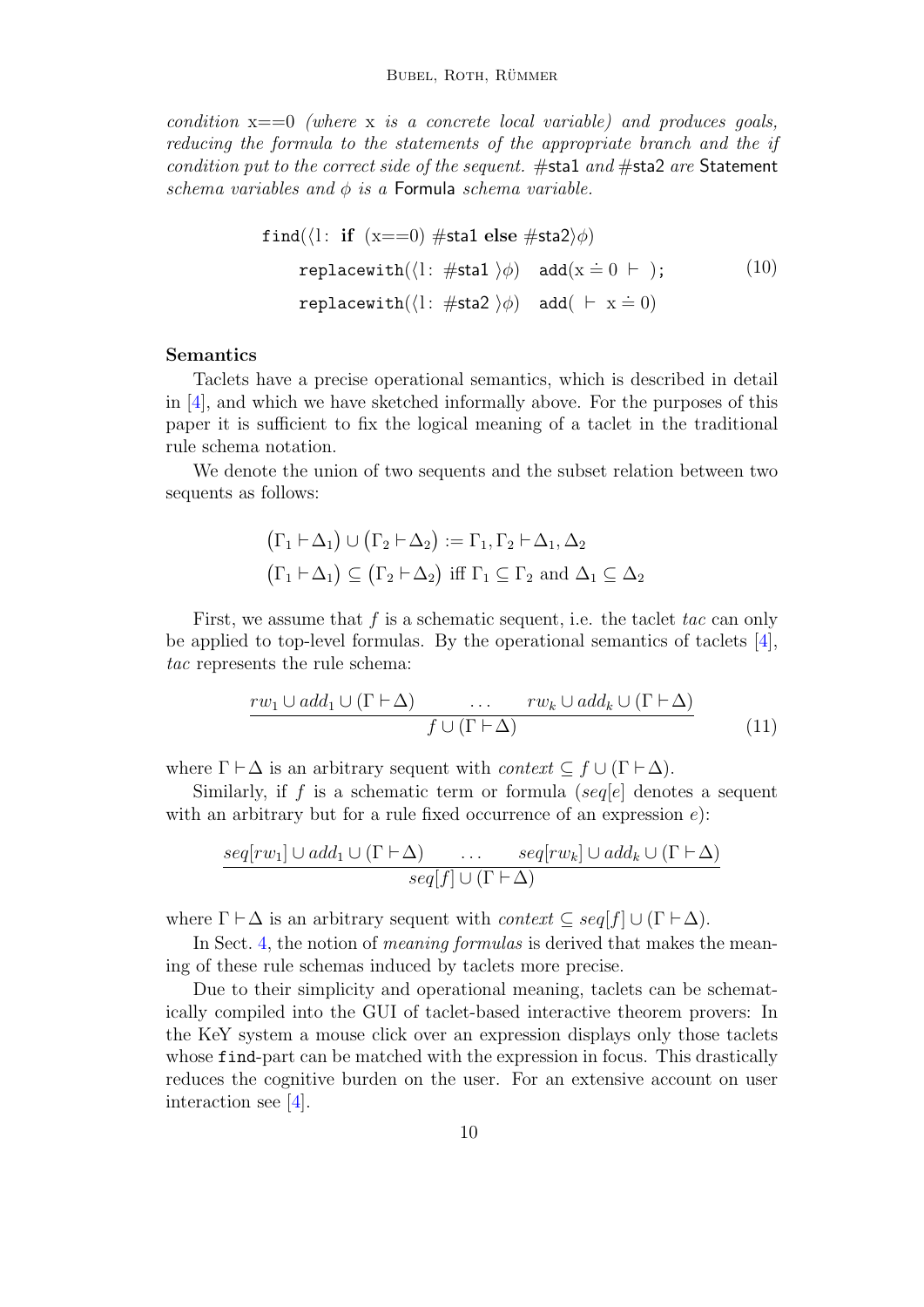# <span id="page-10-0"></span>3 Outline of Bootstrapping Taclets

After having introduced basic notions and notations, we can focus on the task of how to ensure correctness of derived taclets. We aim to prove their soundness within the JavaCardDL calculus itself. Our approach is based on [\[9\]](#page-22-1) which has already provided this kind of bootstrapping for classical first-order logic.

Given a taclet tac, we first derive a *meaning formula*  $M(tac)$  (see Sect. [4\)](#page-11-0), which is supposed to be valid if and only if all possible applications of tac are correct proof steps. For example, consider the following taclet  $tac_0$ :

find(true  $\wedge$   $\phi$   $\vdash$  ) replacewith( $\phi$  $\vdash$ )

with a Formula schema variable  $\phi$ . The corresponding meaning formula is

 $M(tac_0) = \neg \phi \rightarrow \neg (true \land \phi)$  or equivalently  $(true \land \phi) \rightarrow \phi$ 

Intuitively, the meaning formula states that if a formula in an antecedent is replaced, the new formula must be at most as strong as the old one. If this can be proven for all instantiations of  $\phi$ , i.e. for all formulas, then obviously  $tac_0$  is sound.

Unfortunately, meaning formulas contain schema variables (here:  $\phi$ ) and are thus no JavaCardDL formulas. Moreover, we have to quantify somehow over all formulas. Skolemisation of schema variables (see Sect. [5\)](#page-13-0) helps us, however, not having to leave our original logic and not having to employ higher order logics on the object level. Skolemisation of meaning formula  $M(tac_0)$  leads to

$$
M_{\rm Sk}(tac_0) = (true \wedge \phi_{\rm Sk}) \rightarrow \phi_{\rm Sk},
$$

where  $\phi_{\rm Sk}$  is a new nullary predicate. We call these formulas  $M_{\rm Sk}(tac)$  taclet proof obligations.  $M_{\text{Sk}}(tac)$  is a JavaCardDL formula (with a slightly extended vocabulary) and can be loaded into our interactive theorem prover. If the proof obligation can be proven successfully then correctness of the taclet is ensured for all possible applications according to the definition of the meaning formula. The proof of the corresponding theorem is given in  $|12|$  and sketched in Sect. [6.](#page-17-0)

On a semantic level, this theorem can be justified by arguing that if an application of the taclet tac leads to an incorrect proof, a suitable interpretation D can be constructed such that the meaning formula  $M(tac)$  is not satisfied under  $D$  (which is a direct consequence of the definition of meaning formulas) and thus  $M(tac)$  could not have been proven. This semantic argumentation works fine for first-order logics [\[9\]](#page-22-1), but when JavaCardDL comes into play, the complete complex JavaCard semantics would have to be incorporated in the reasoning.

Instead, we take a syntactic approach getting the JavaCard semantics via the JavaCardDL calculus for free. The basic idea is to show that an application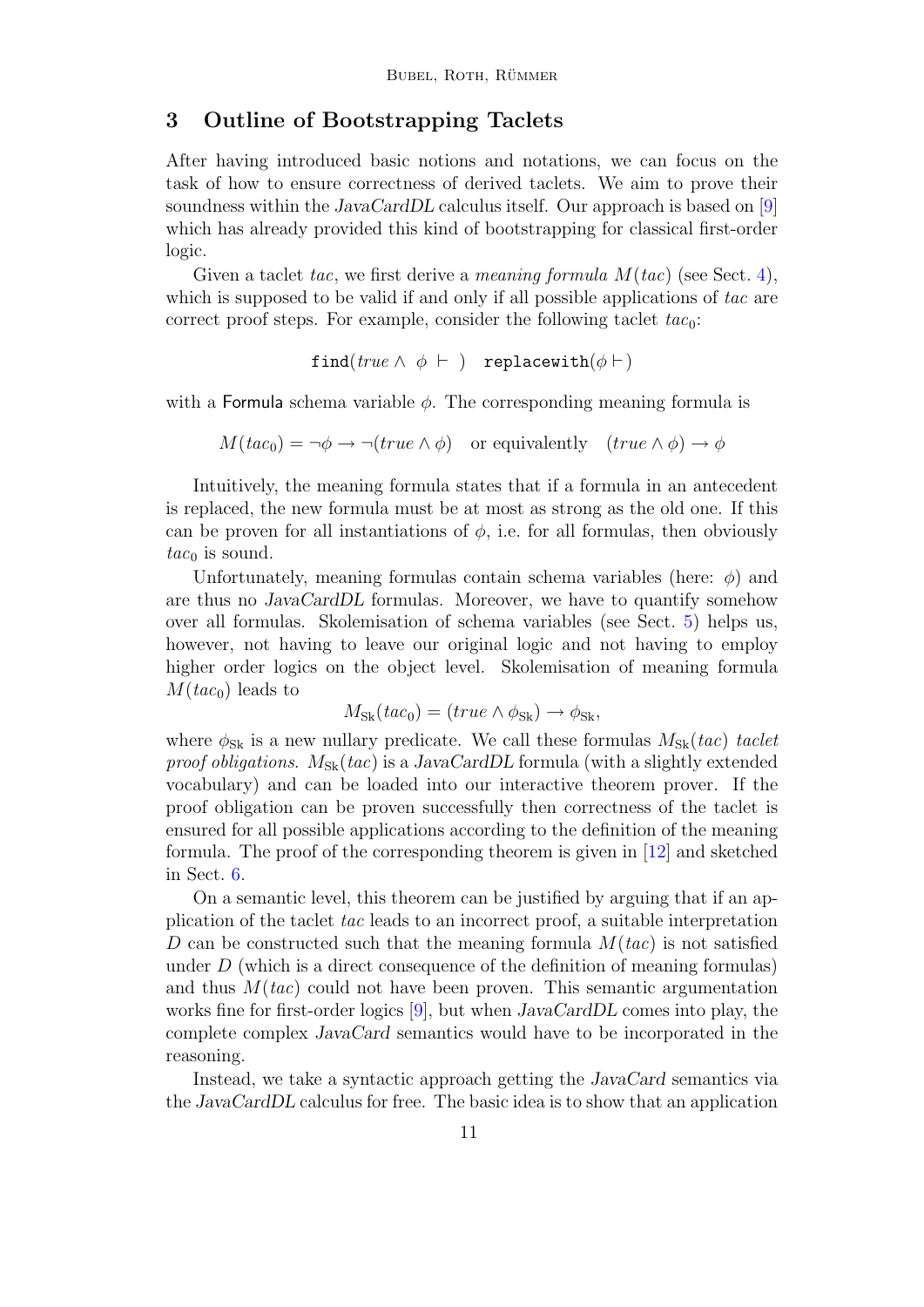of a taclet tac can always be replaced by a transformed proof of  $M_{Sk}(tac)$ .

# <span id="page-11-0"></span>4 Meaning Formulas of Taclets

The basis for our reasoning about the correctness of taclets is a meaning formula [\[9\]](#page-22-1) derived in this section. It is declared to be the meaning of a taclet independently from concrete taclet application mechanisms, thus providing a very flexible way to address soundness issues. In fact we define a taclet application mechanism to be correct if (and only if) taclets with valid meaning formulas are translated into sound rules. [9](#page-11-1) To show that a taclet is correct it is thus sufficient to prove the validity of its meaning formula.

For the whole section we define  $(\Gamma \vdash \Delta)^* := \bigwedge \Gamma \rightarrow \bigvee \Delta$ , in particular  $( \vdash \phi)^* = \phi$  and  $( \phi \vdash)^* = \neg \phi$ . Furthermore, in this section by the validity of a sequent we mean the validity of  $(\Gamma \vdash \Delta)^*$ . We define a (sequent) calculus C to be sound if only valid sequents are derivable in C. We conceive rules

$$
\frac{P_1 \cdots P_n}{Q}
$$

as relations between tuples of sequents (the premisses) and single sequents (the conclusion) and define that a rule  $R \in \mathbb{C}$  is sound if for all tuples  $(\langle P_1,\ldots,P_k\rangle,\,Q)\in R$ :

<span id="page-11-3"></span><span id="page-11-2"></span>if 
$$
P_1, \ldots, P_k
$$
 are valid, then Q is valid. (12)

For the calculus  $C$  we can state:

**Lemma 4.1** C is sound if all rules  $R \in C$  are sound.

The rules  $R_{tac}$  we are interested in are defined through taclets tac over a set SV of schema variables in the form as defined in [\(7\)](#page-7-1). Assuming first that the find-part is a sequent, taclets induce the rule schema [\(11\)](#page-9-0). To apply Lem. [4.1,](#page-11-2) for each instantiation  $\iota$  of SV, [\(12\)](#page-11-3) must be shown for  $k = n$ ,  $P_i = \iota(rw_i \cup add_i \cup \Gamma \vdash \Delta)$   $(i = 1 ... n)$ , and  $Q = \iota(f \cup \Gamma \vdash \Delta)$ . Since the formulas of  $\Gamma \vdash \Delta$  which are not in *context* are arbitrary and not influenced by the rule application we can simply omit them and show the lemma for  $P_i = \iota(rw_i \cup add_i \cup context)$   $(i = 1 \dots n)$  and  $Q = \iota(f \cup context)$ . We assume that tac does not introduce skolem functions, i.e. does not contain such a variable condition. Then by the deduction theorem, the global condition [\(12\)](#page-11-3) can be strengthened to the local implication, namely that  $P_1^* \wedge \ldots \wedge P_n^* \to Q^*$ must be valid.

Since  $\iota$ , as defined by [\(6\)](#page-5-1), treats propositional junctors as a homomorphism and the operator  $(\cdot)^*$  is a homomorphism regarding the union of sequents up to propositional transformations, this formula can now be simplified as follows:

<span id="page-11-1"></span> $9\text{ As a schematic formula, the meaning formula is by definition valid iff all instances of the$ formula are valid.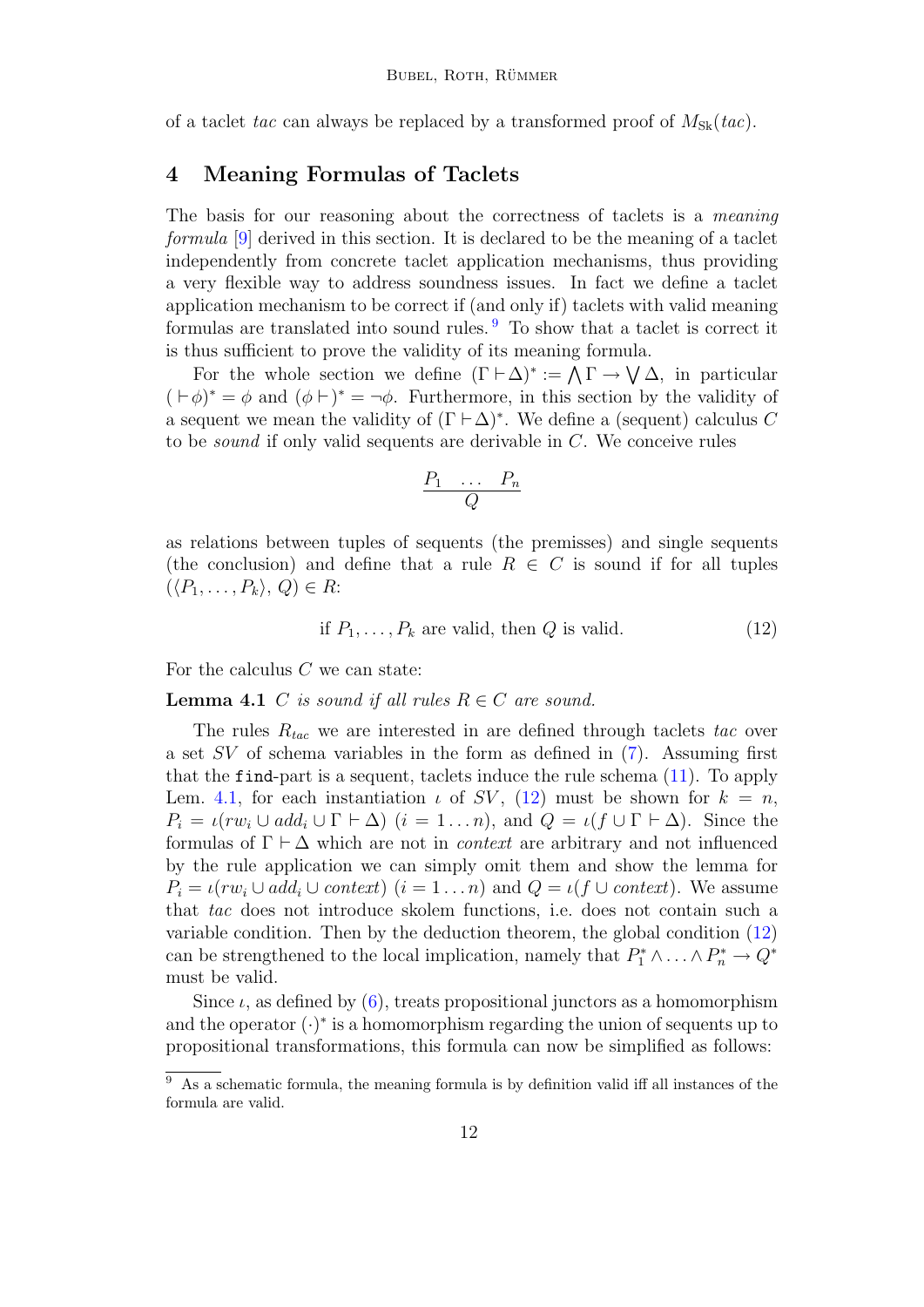$$
P_1^* \wedge \ldots \wedge P_n^* \to Q^* = \bigwedge_{i=1}^n \iota(rw_i \cup add_i \cup context)^* \to \iota(f \cup context)^* \quad (13)
$$

$$
= \iota\big(\bigwedge_{i=1}^{n} (rw_i^* \vee add_i^*) \to (f^* \vee context^*)\big). \tag{14}
$$

If [\(14\)](#page-11-2) is proven for all instantiations  $\iota$ , then the rule  $R_{tac}$  represented by tac is sound.

In the next definition our previously made assumptions are revoked: the variable condition  $sv_i$  new depending on... introduces new skolem functions. If  $P_1, \ldots, P_n$  contain skolem symbols that do not occur in Q, the interpretation of the symbols can be regarded as universally quantified in [\(12\)](#page-11-3) by the usual definition of 'valid'. Because of their negation in [\(13\)](#page-11-2), they are existentially bound in the meaning formula. Moreover, taclets that have terms or formulas instead of sequents as find-part and replacewith-parts are reduced to a rule that adds an equivalence  $f \leftrightarrow rw_i$  or equation  $f = rw_i$  to the antecedent.

**Definition 4.2 (Meaning Formula)** Each taclet tac, as declared in  $(7)$ , is assigned an unquantified meaning formula tac<sup>∗</sup> , which is defined by:

$$
tac^* := \begin{cases} \bigwedge_{i=1}^n (rw_i^* \vee add_i^*) \to (f^* \vee context^*) & \text{if } f \text{ is a sequent} \\ \bigwedge_{i=1}^n (f \doteq rw_i \to add_i^*) \to context^* & \text{if } f \text{ is a term} \\ \bigwedge_{i=1}^n ((f \leftrightarrow rw_i) \to add_i^*) \to context^* & \text{if } f \text{ is a formula} \end{cases}
$$

Suppose  $\mathsf{sv}_1, \ldots, \mathsf{sv}_k \in SV_{tac}$  are all schema variables, which tac contains a variable condition  $sv_i$  new depending on... for.  $M(tac) := \exists x_1 \dots \exists x_k \phi$  is defined to be the meaning formula of tac where  $\phi$  is obtained from tac<sup>\*</sup> by replacing each  $s_{i}$  with a new Variable schema variable  $x_{i}$  with the same sort  $as$  SV<sub>i</sub>.

<span id="page-12-0"></span>**Example 4.3 (Example [2.1](#page-8-2) continued)** The taclets tac<sub>1</sub>, tac<sub>2</sub>, and tac<sub>3</sub> defined through  $(8)$ ,  $(9)$ , and  $(10)$ , resp., have (after applying some propositional equivalence transformations) the following meaning formulas:

$$
M(tac_1) = (\mathbf{t} \doteq 0 \land \mathbf{t} \doteq 0) \lor (\mathbf{t} \doteq \mathbf{t} \land \neg(\mathbf{t} \doteq 0))
$$
\n(15)

$$
M(tac_2) = \langle \# \text{sta } x + \cdot; \rangle \phi \leftrightarrow \langle \# \text{sta } x = x + 1; \rangle \phi \tag{16}
$$

$$
M(tac_3) = ((\langle 1: \text{ if } (x == 0) \# \text{sta1 else } \# \text{sta2} \rangle \phi \leftrightarrow \langle 1: \# \text{sta1 } \rangle \phi) (17)
$$

$$
\land x \doteq 0)
$$

$$
\lor ((\langle 1: \text{ if } (x == 0) \# \text{sta1 else } \# \text{sta2} \rangle \phi \leftrightarrow \langle 1: \# \text{sta2 } \rangle \phi)
$$

$$
\land \neg(x = 0))
$$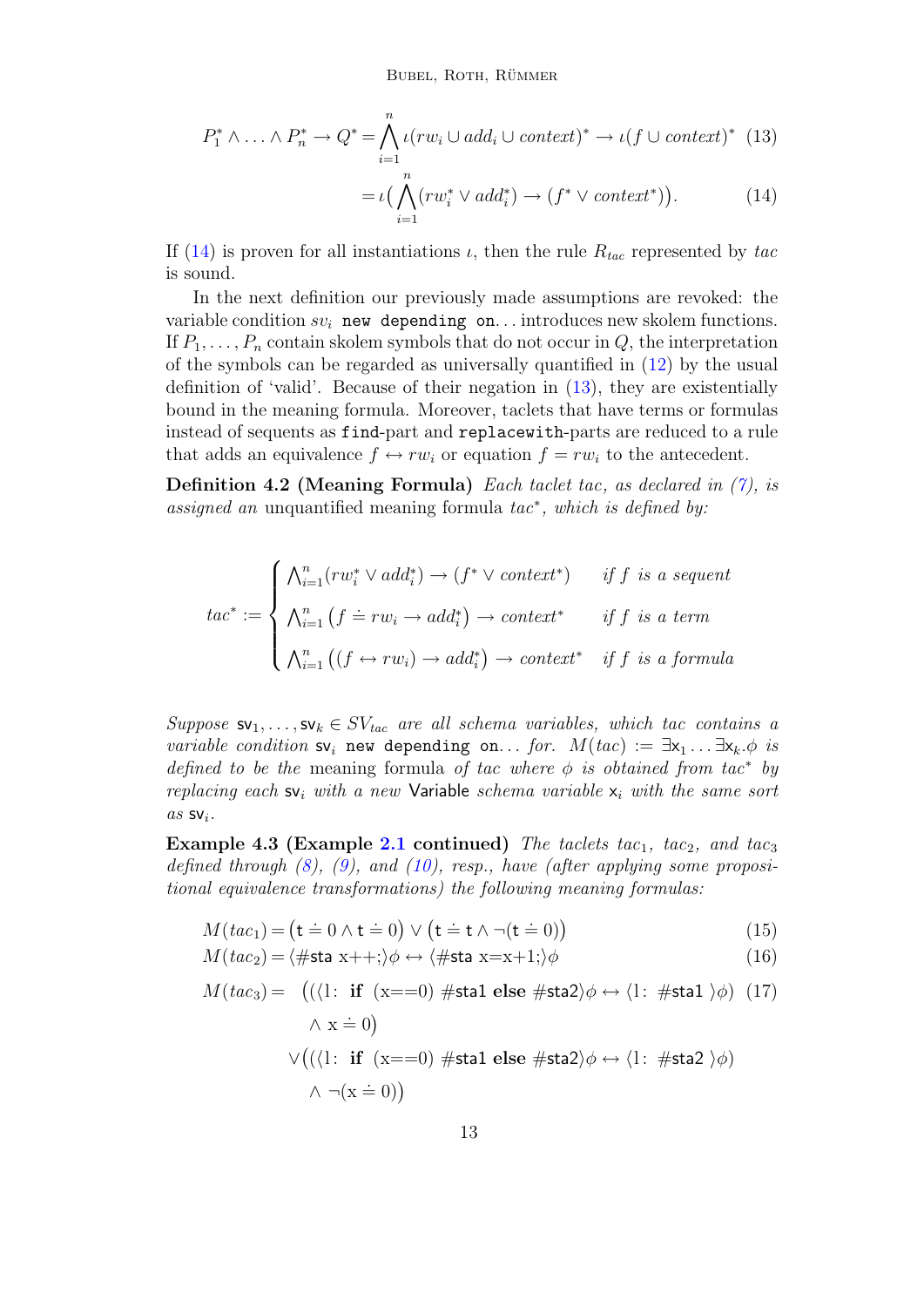# <span id="page-13-0"></span>5 Construction of Proof Obligations

Except for trivial taclets, the meaning formula  $M(tac)$  of a taclet tac contains schema variables, which is at least inconvenient for proving  $M(tac)$ . Variables of these types, however, do not occur bound within the formula (resp., when considering validity, they can be regarded as implicitly universally quantified), and hence it is possible to replace them in a suitable way without altering the validity of the meaning formula:

- Schema variables for logical variables or program variables can simply be replaced with new concrete variables. It has to be taken in account, however, that when instantiating a schematic expression it is possible that two different schema variables of type ProgramVariable are instantiated with the same concrete variable (which is not possible for Variable schema variables by the definitions of Sect. [2\)](#page-4-0). By the presence or absence of such collisions, the set of instances of a schematic expression is divided into (finitely many) classes, which all have to be considered to capture the meaning of the schematic expression.
- Schema variables for terms, formulas or Java statements can be replaced with suitable "skolem" symbols, which are similar to the atomic programs of DPDL for Statement schema variables. To model the notion of abrupt termination, which does not exist in DPDL, tuples of Java jump statements are attached to occurrences of symbols for statements.
- Schema variables for program contexts can be replaced with a surrogate Java block containing atomic programs.

From now on, we only consider the replacement of schema variables for logical variables, terms, formulas and statements, and we also assume that the concerned taclets only contain schema variables of these kinds. Other kinds of schema variables are treated in a similar way in [\[12\]](#page-22-12).

### <span id="page-13-1"></span>5.1 Skolem symbols

We define two syntactic domains that consist of symbols for the skolemisation of schema variables:

- Symbols that are placeholders for terms and formulas, and which are similar to ordinary function and predicate symbols
- Symbols that are placeholders for Java statements, similar to the atomic programs of DPDL.

As usual, the elements of both domains are assigned signatures that determine syntactically well-formed expressions. Their shape is described in more detail as follows.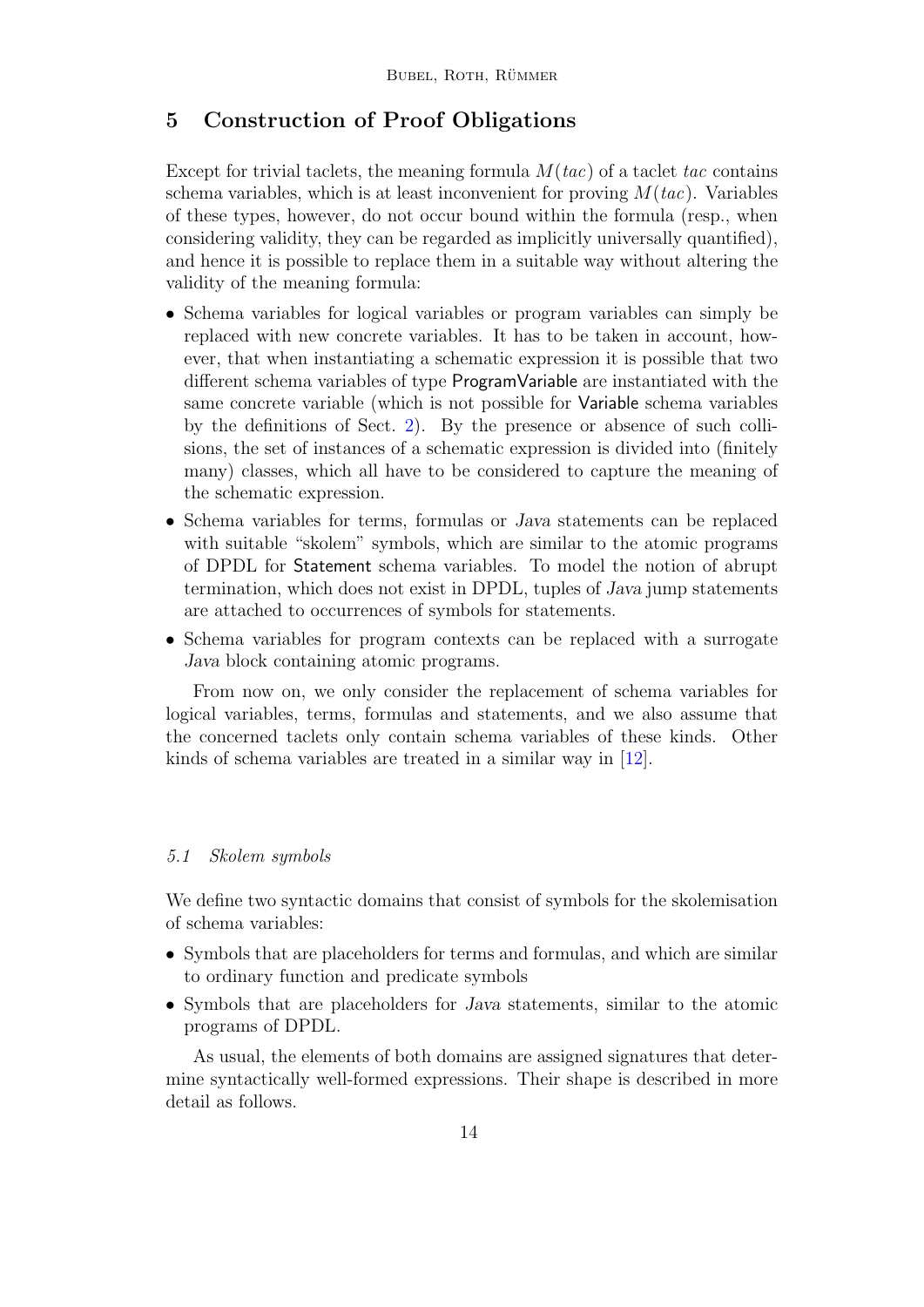#### Skolem Symbols for Terms and Formulas

The sets of symbols for terms and formulas are denoted with  $Func_{SK}$  and  $Pred_{Sk}$  (resp.). The signature

$$
\alpha(s_{\text{Sk}}) = \begin{cases} (S, S_1, \dots, S_n, T_1, \dots, T_k) & \text{for } s_{\text{Sk}} \in \text{Func}_{\text{Sk}} \\ (S_1, \dots, S_n, T_1, \dots, T_k) & \text{for } s_{\text{Sk}} \in \text{Pred}_{\text{Sk}} \end{cases}
$$

of a symbol  $s_{\rm Sk} \in \text{Func}_{\rm Sk} \cup \text{Pred}_{\rm Sk}$  consists of

- a result sort S, if  $s_{\text{Sk}} \in \text{Func}_{\text{Sk}}$ ,
- a finite sequence  $S_1, \ldots, S_n$  of sorts that determines the number and kinds of term arguments; this sequence corresponds to the signature of ordinary predicate symbols,
- a finite sequence  $T_1, \ldots, T_k$  of Java types, which are the component types of a tuple of program variables that  $s_{Sk}$  is applied to.

Accordingly, the inductive definition of well-formed terms and formulas is extended by:

If  $s_{S_k} \in \text{Func}_{S_k} \cup \text{Pred}_{S_k}$  is a symbol with the signature  $\alpha(s_{S_k})$  as above,  $t_1, \ldots, t_n$  are terms of the sorts  $S_1, \ldots, S_n$  and  $pv_1, \ldots, pv_k \in \textit{PVar}$  are program variables of the types  $T_1, \ldots, T_k$ , then

$$
s_{Sk}(t_1,\ldots,t_n;pv_1,\ldots,pv_k)
$$

is a term of sort S or a formula (resp.).

#### Skolem Symbols for Statements

The set of skolem symbols used for statements is denoted with  $Statement_{Sk}$ . The signature  $\alpha(st_{Sk}) = (T_1, \ldots, T_k, m)$  of a symbol  $st_{Sk} \in Statement_{Sk}$  consists of

- a finite sequence  $T_1, \ldots, T_k$  of Java types (analogously to the symbols for terms or formulas),
- a natural number m that gives the size of the jump table; this is a tuple of Java statements that are arguments of occurrences of  $st_{Sk}$  within programs.

The symbols  $Statement_{Sk}$  extend the definition of well-formed Java programs, i.e. the following (informal) rule is added to the Java grammar [\[8\]](#page-22-10):

Given  $st_{Sk} \in Statement_{Sk}$  of signature  $\alpha(st_{Sk}) = (T_1, \ldots, T_k, m)$ , program variables  $pv_1, \ldots, pv_k$  of the types  $T_1, \ldots, T_k$  and let  $jst_1, \ldots, jst_m$  be Java statements of the following kinds  $10$ 

• return-statements, with or without an argument (a plain program variable).

<span id="page-14-0"></span> $10$  Which are exactly the reasons that can lead to an abrupt termination of a statement, see  $\lbrack 8 \rbrack$ .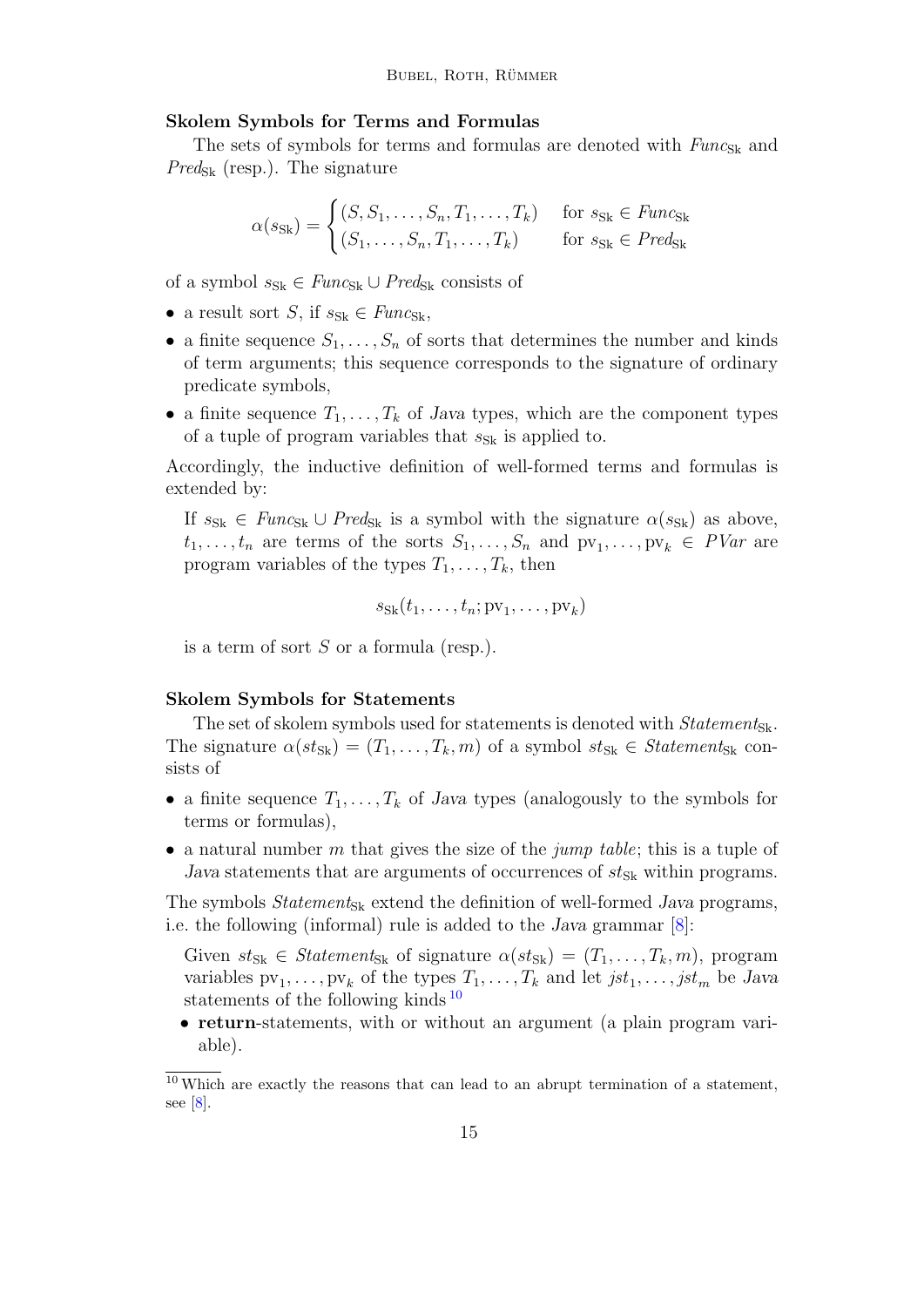- break- and continue-statements, with or without a label.
- throw-statements whose argument is a program variable.

Then

$$
st_{Sk}(pv_1, \ldots, pv_k; jst_1; \ldots; jst_m)
$$

is a statement.

### 5.2 From Meaning Formula to Proof Obligation

From now on we suppose that a taclet tac with meaning formula  $M(tac)$ is fixed. Let  $SV_{tac}$  be the set of schema variables that  $M(tac)$  contains. We define an instantiation  $\iota_{\text{Sk}}$  over  $SV_{tac}$  that replaces each schema variable either with a *JavaCardDL* variable or with an appropriate skolem expression. The definition refers to the properties of schema variables as introduced in Sect. [2:](#page-4-0)

- If  $x \in SV_{tac}$  is of type Variable, then  $\iota_{Sk}(x) \in LVar$  is a new logical variable that has the same sort as x.
- If sv  $\in SV_{tac}$  is of type Term, Formula or Statement, then let  $\{pv_1, \ldots, pv_k\} =$  $\Pi_{pv}$ (sv) be the program variables that can occur undeclared in instantiations of sv. Let  $T_1, \ldots, T_k$  be the Java types of  $pv_1, \ldots, pv_k$ .
- If sv  $\in SV_{tac}$  is of type Term, then

$$
\iota_{Sk}(\mathsf{sv}) = f_{Sk}(v_1, \dots, v_l; pv_1, \dots, pv_k)
$$

is a term, where

- $v_1, \ldots, v_l$  with  $v_i = \iota_{S_k}(x_i)$  are the instantiations of  $x_1, \ldots, x_l \in SV_{tac}$ , which are distinct Variable schema variables determined by the prefix  $\Pi_l(\mathsf{sv}) = \{\mathsf{x}_1, \ldots, \mathsf{x}_l\}$  of sv in tac
- and  $f_{\text{Sk}} \in \text{Func}_{\text{Sk}}$  denotes a new skolem symbol with signature

$$
\alpha(f_{\text{Sk}}) = (S, S_1, \dots, S_l, T_1, \dots, T_k)
$$

where S is the sort of sv and  $S_1, \ldots, S_l$  are the sorts of  $v_1, \ldots, v_l$ .

• Analogously, if  $sv \in SV_{tac}$  is a schema variable of type Formula, then

$$
\iota_{Sk}(\mathsf{sv}) = p_{Sk}(v_1, \dots, v_l; pv_1, \dots, pv_k)
$$

is a formula containing a new skolem symbol  $p_{Sk} \in Pred_{Sk}$  for formulas.

• If sv  $\in SV_{tac}$  is a schema variable of type Statement, then two additional (and new) program variables are needed:  $t_{sv}$  of Java type **Throwable**, and  $d_{sv}$  of Java type int (the latter variable is used in Sect. [5.3\)](#page-16-0). Let  ${jst}_1, \ldots, jst_m$  =  $\Pi_{jmp}$ (sv) be jump statements that can occur uncaught in instantiations of sv. The instantiation  $\iota_{Sk}(\mathsf{sv})$  of sv is the statement  $^{11}$  $^{11}$  $^{11}$ 

$$
\iota_{Sk}(\mathsf{sv}) = \mathit{st}_{Sk}(\mathrm{pv}_1, \ldots, \mathrm{pv}_k, \mathrm{t}_{\mathsf{sv}}, \mathrm{d}_{\mathsf{sv}}; \mathit{jst}_1; \ldots; \mathit{jst}_m; \mathbf{throw}\ \mathrm{t}_{\mathsf{sv}})
$$

<span id="page-15-0"></span> $11$  We always add a **throw**-statement, as instantiations of sv may always terminate abruptly through an exception regardless of  $\Pi_{imp}$ (sv).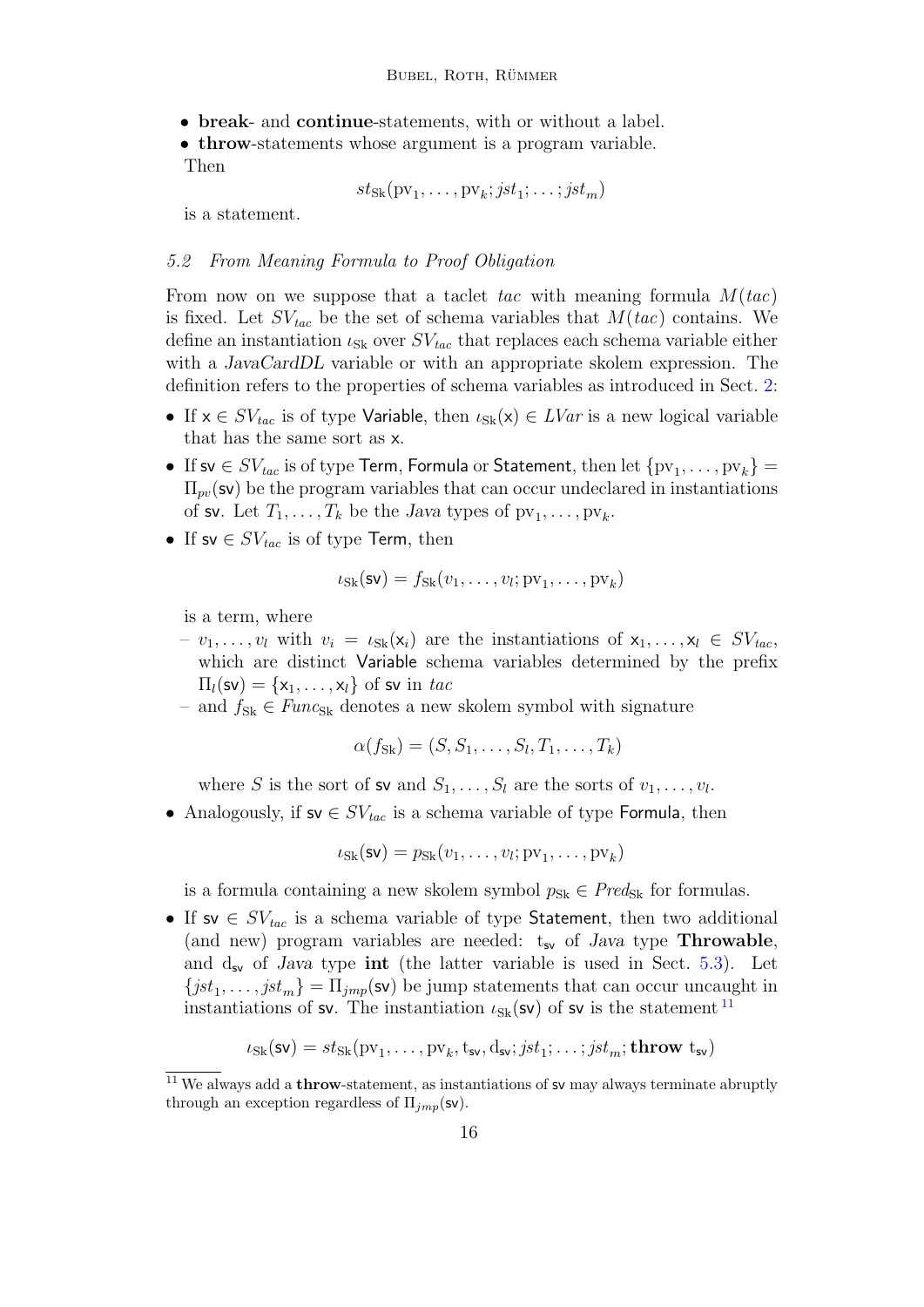where  $st_{Sk}$  denotes a new skolem symbol for statements with signature  $\alpha(st_{Sk}) = (T_1, \ldots, T_k, m + 1).$ 

Finally, the *taclet proof obligation* of tac is defined to be the formula

$$
M_{\rm Sk}(tac) := \iota_{\rm Sk}(M(tac))
$$

Example 5.1 (Example [4.3](#page-12-0) continued) The proof obligations listed below can be constructed from the meaning formulas of taclets tac<sub>1</sub>, tac<sub>2</sub> and tac<sub>3</sub>:

$$
M_{\rm Sk}(tac_1) = (t_{\rm Sk} \doteq 0 \land t_{\rm Sk} \doteq 0) \lor (t_{\rm Sk} \doteq t_{\rm Sk} \land \neg(t_{\rm Sk} \doteq 0))
$$
\n(18)

$$
M_{\rm Sk}(tac_2) = \tag{19}
$$

$$
\langle sta_{Sk}(v, t_{\#sta}, d_{\#sta}; \mathbf{throw} t_{\#sta}); v++; \rangle p_{Sk}(v) \leftrightarrow \langle sta_{Sk}(v, t_{\#sta}, d_{\#sta}; \mathbf{throw} t_{\#sta}); v=v+1; \rangle p_{Sk}(v)
$$
\n(20)

$$
M_{\rm Sk}(tac_3) = \tag{21}
$$

$$
((\langle 1: \text{ if } (x == 0) \beta_1 \text{ else } \beta_2 \rangle p_{Sk}(x) \leftrightarrow \langle 1: \beta_1 \rangle p_{Sk}(x)) \wedge x = 0) \vee
$$

$$
((\langle 1: \text{ if } (x == 0) \beta_1 \text{ else } \beta_2 \rangle p_{Sk}(x) \leftrightarrow \langle 1: \beta_2 \rangle p_{Sk}(x)) \land \neg(x == 0))
$$
\n
$$
(22)
$$

where we use the abbreviations

$$
\beta_1 = sta1_{Sk}(x, t_{\#sta1}, d_{\#sta1}; break !; throw t_{\#sta1});
$$
  

$$
\beta_2 = sta2_{Sk}(x, t_{\#sta2}, d_{\#sta2}; break !; throw t_{\#sta2});
$$

#### <span id="page-16-0"></span>5.3 Decomposition Rules

Calculus rules for JavaCardDL programs always modify the leading statements within a program block (see Sect. [1\)](#page-0-1). Unfortunately, the addition of skolem symbols for statements would destroy the (relative) completeness of a set of rules: If a skolem symbol turns up as the first active statement of a program block, no JavaCardDL rule will be applicable to that block.

As we have stated in Sect. [1.1](#page-2-0) that a "naive" decomposition rule for Java-CardDL cannot be posed due to abrupt termination, we define a family of decomposition rules specifically for statement skolem symbols. These rules cope with abrupt termination by applying a transformation to the statement  $\alpha = st_{Sk}(\ldots)$ . This transformation splits  $\alpha$  in two parts  $\alpha_1 = st'_{Sk}(\ldots)$ and  $\alpha_2$ , such that the concatenation  $\alpha_1$ ;  $\alpha_2$  is equivalent to the original statement  $\alpha$ . Furthermore, the first program fragment  $\alpha_1$  is constructed in a way that prevents abrupt termination, and thus, the equivalence

<span id="page-16-1"></span>
$$
\langle \dots st_{\text{Sk}}(\dots); \beta \dots \rangle \phi \leftrightarrow \langle st'_{\text{Sk}}(\dots) \rangle \langle \dots \alpha_2; \beta \dots \rangle \phi \tag{23}
$$

holds. The remaining statement  $\alpha_2$  does no longer contain any skolem symbols, i.e. it is a pure JavaCard program, and hence it is possible to handle  $\alpha_2$ by the application of regular JavaCardDL rules.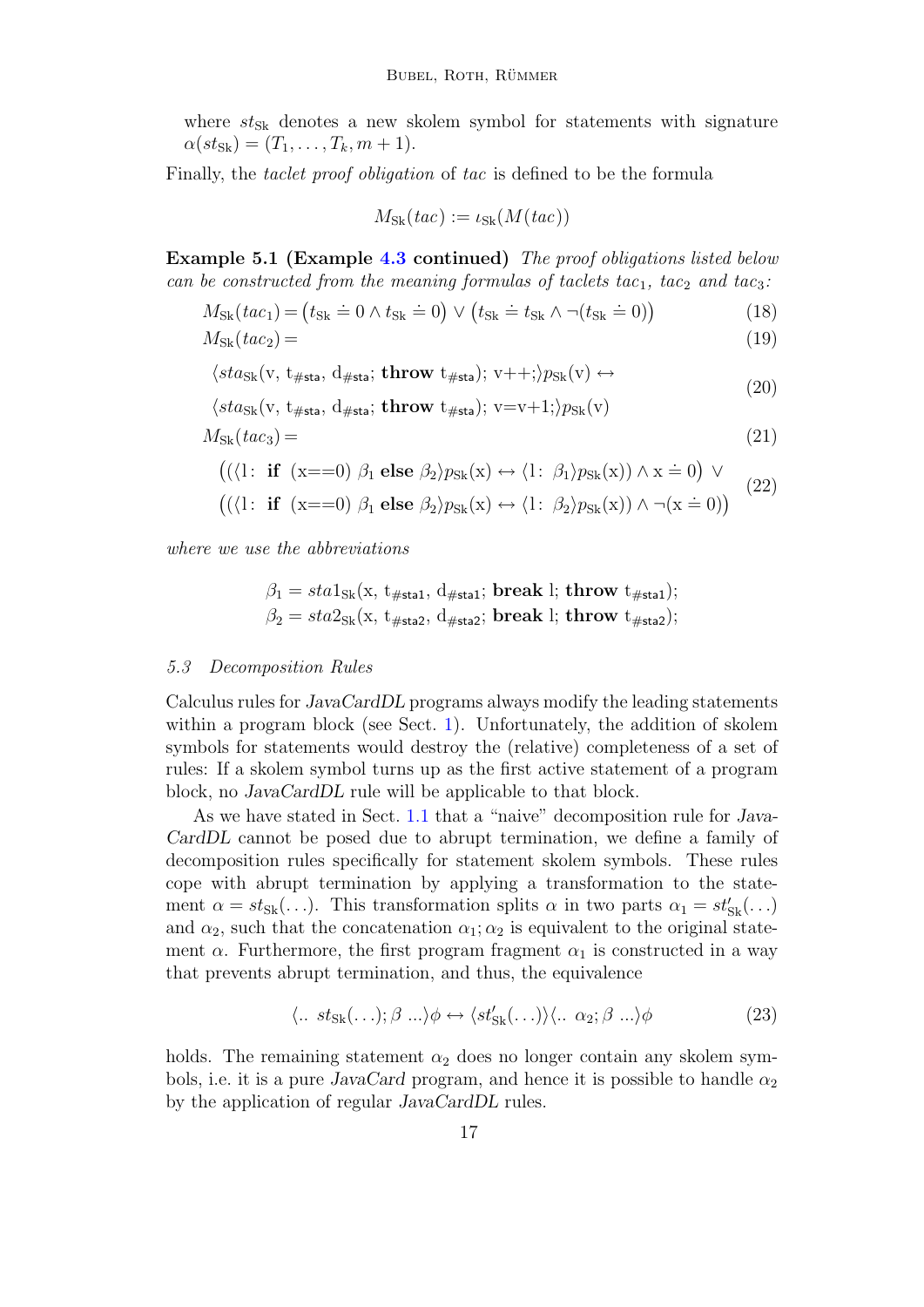We assume that for each statement skolem symbol  $st_{Sk} \in Statement_{Sk}$  that occurs within  $\iota_{S_k}$  a second new skolem symbol  $Dec(st_{S_k})$  is introduced, which has the same signature as  $st_{Sk}$  except for the jump table:

$$
\alpha(st_{\mathsf{Sk}})=(T_1,\ldots,T_k,m)\quad\Longrightarrow\quad\alpha(Dec(st_{\mathsf{Sk}}))=(T_1,\ldots,T_k,0).
$$

Following equivalence [\(23\)](#page-16-1), two decomposition taclets  $D_{st_{\text{Sk}}}^{\diamond}$  and  $D_{st_{\text{Sk}}}^{\square}$  for diamond and box modalities (resp.) are introduced for each statement skolem symbol  $st_{Sk}$  that occurs in  $\iota_{Sk}$ . We only give the definition of  $D_{st_{Sk}}^{\diamond}$ , as the taclet for boxes is obtained analogously:

$$
D_{st_{Sk}}^{\diamond}:\n\left\{\n\begin{array}{l}\n\text{find } (\langle .. \; st_{Sk}(\mathsf{p}_1, \ldots, \mathsf{p}_k; \# \text{jst}_1; \ldots; \# \text{jst}_m); \; \ldots \rangle \phi \; \text{)} \\
\text{replace with } (\langle Dec(st_{Sk})(\mathsf{p}_1, \ldots, \mathsf{p}_k); \rangle \langle .. \; ic \; \ldots \rangle \phi \; \text{)}\n\end{array}\n\right\}
$$

where  $\mathsf{p}_1,\ldots,\mathsf{p}_k$  are schema variables for program variables,  $\#\mathsf{jst}_1,\ldots,\#\mathsf{jst}_m$ are variables for statements corresponding to the signature  $\alpha(st_{\rm Sk})$  and  $\phi$  is a schema variable for formulas. Furthermore the taclet contains an if-cascade ic, which is denoted by  $\alpha_2$  in equivalence [\(23\)](#page-16-1):

$$
\{\begin{array}{c}{\bf if}\,\,(\ \ \, {\sf p}_k\,=\,1\ \ )\ \ \, \# {\sf jst}_1\\ {\bf else}\ \ {\bf if}\ \ (\ \, {\sf p}_k\,=\,2\ \ )\ \ \, \ldots\\ {\bf else}\ \ {\bf if}\ \ (\ \, {\sf p}_k\,=\,m\ \ )\ \ \, \# {\sf jst}_m\ \ \}\end{array}
$$

In this statement at most one of the jump statements represented by the schema variables  $\#jst_1, \ldots, \#jst_m$  is selected and executed, depending on the value of the last program variable argument  $p_k$  (note that the type of  $p_k$  is int by the definitions of the last section).

Example 5.2 An application of the decomposition rule for diamond modalities could look as follows:

$$
\frac{\vdash \langle st'_{Sk}(t, d) \rangle \langle \text{try} \{ \text{ if } (d == 1) \text{ throw } t; \} \text{ catch (Exception } e) \} \ldots \rangle \rangle \phi}{\vdash \langle \text{try} \{ \, st_{Sk}(t, d; \text{ throw } t) ; \} \rangle} \text{ catch (Exception } e) \} \ldots \rangle \rangle \phi
$$

### <span id="page-17-0"></span>6 Main Result

To show that tac is derivable, which is by Sect. [4](#page-11-0) equivalent to the derivability of all instances of  $M(tac)$ , we assume that there is a closed proof H of  $M_{Sk}(tac)$ using the sequent calculus for *JavaCardDL* (extended by the skolem symbols and the decomposition taclets of Sect. [5\)](#page-13-0). It is possible to transform  $H$  into a proof  $H_{\phi}$  for each instance  $\phi$  of  $M(tac)$ :

<span id="page-17-1"></span>**Theorem 6.1 (Main Result)** Suppose that a proof H of  $M_{Sk}(tac)$  exists. Then for each instance  $\phi = \kappa(M(tac))$  of the meaning formula  $M(tac)$  there is a proof  $H_{\phi}$ .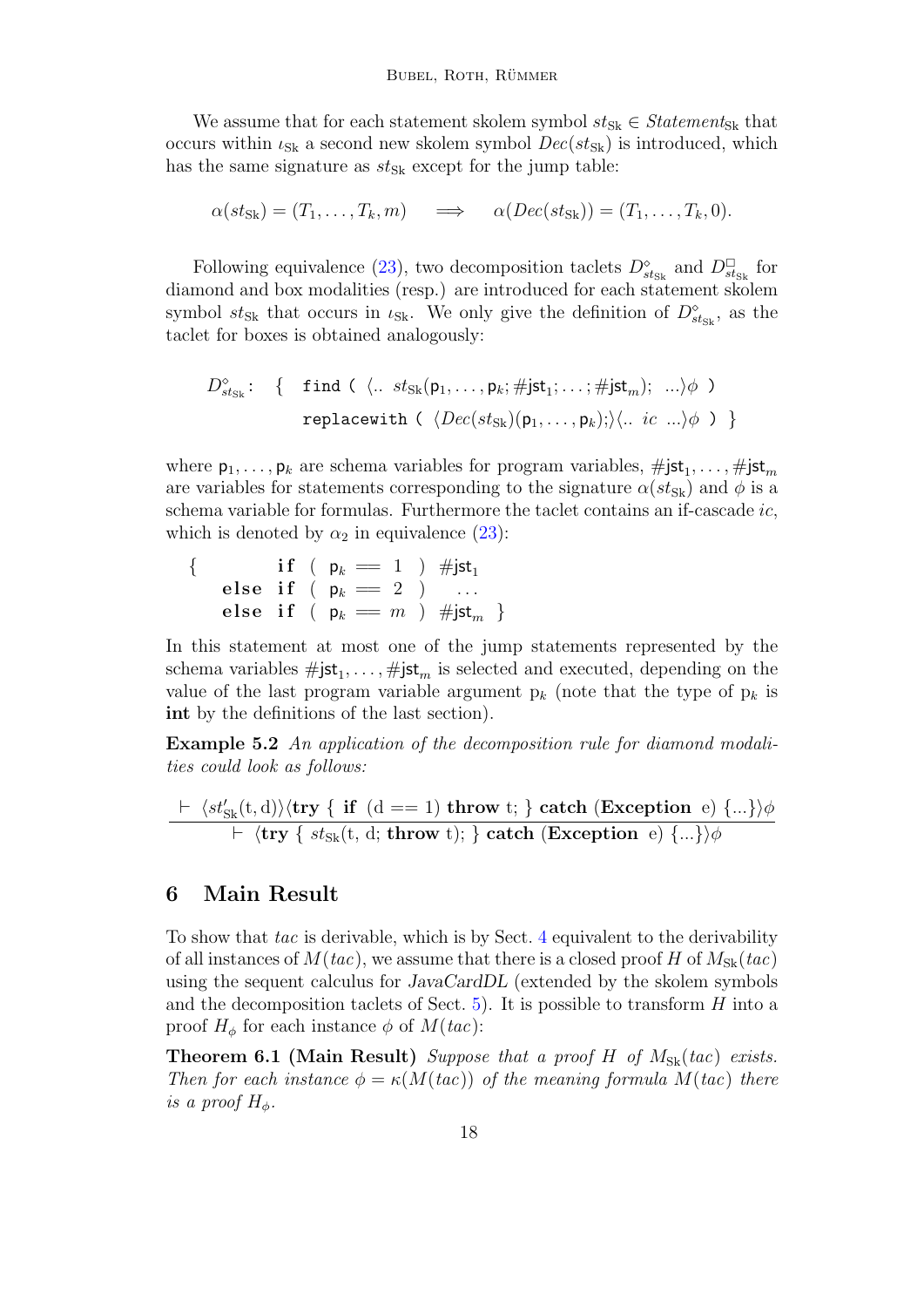In the following we will sketch a proof of Theorem [6.1.](#page-17-1) Due to lack of space we skip most of the details of the proof; a more detailed account can be found in [\[12\]](#page-22-12).

The proof obligation  $M_{\text{Sk}}(tac) = \iota_{\text{Sk}}(M(tac))$  differs from other instances  $\phi = \kappa(M(tac))$  of the meaning formula in the instantiation of schema variables for terms, formulas and statements: In  $M_{S_k}(tac)$  such variables are replaced with skolem symbols as introduced in Sect. [5.1.](#page-13-1) [12](#page-18-0) Hence it is possible to obtain a "proof"  $H'$  of  $\phi$  by replacing each occurrence of a skolem symbol  $s_{S_k}(\ldots) = \iota_{S_k}(sv)$  in H with the instantiation  $\kappa(sv)$  from  $\phi$ . In general, the tree  $H'$  cannot be expected to be a proof, as it is possible that the replacement of skolem symbols leads to invalid rule applications. But by a slightly more complex transformation, as sketched below, it is possible to obtain a legal proof:

For the replacement of skolem symbols we define an appropriate kind of substitutions: We assume that a mapping  $\sigma$  of the skolem symbols

# $Sym_{\text{Sk}} := Func_{\text{Sk}} \cup Pred_{\text{Sk}} \cup Statement_{\text{Sk}}$

to terms, formulas and Java statements "with holes" is given. Namely, we allow that for a symbol  $s_{S_k}$  with signature  $\alpha(s_{S_k}) = ([S, S_1, \ldots, S_n, T_1, \ldots, T_k)$  $(\text{or } \alpha(s_{sk}) = (T_1, \ldots, T_k, m)$  for statement symbols), the value  $\sigma(s_{sk})$  contains a number of holes  $\circ_i$  labelled with natural numbers  $i \in \{1, \ldots, n+k\}$  (or  $i \in \{1, ..., k+m\},$  resp.).

<span id="page-18-2"></span>**Example 6.2** For a predicate skolem symbol  $p_{Sk} \in Pred_{Sk}$ , an example of a substitution is given by the following mapping:

$$
\sigma(p_{\text{Sk}}) = r(\circ_2, a) \land q(\circ_1) \land \langle \circ_2 = 1 \rangle \phi \quad \text{for } p_{\text{Sk}} \in \text{Pred}_{\text{Sk}}, \ \alpha(p_{\text{Sk}}) = (S, \text{int}).
$$

The mapping  $\sigma$  is extended to terms, formulas, Java programs, sequents, proof trees and taclets as a morphism, and by the replacement of skolem symbols. Holes are replaced with the arguments of occurrences of skolem symbols: [13](#page-18-1)

$$
\sigma(s_{Sk}(r_1,\ldots,r_l)) := \{\circ_1/r_1,\ldots,\circ_l/r_l\}(\sigma(s_{Sk}))
$$

<span id="page-18-3"></span>Example 6.3 (Example [6.2](#page-18-2) continued) The mapping  $\sigma$  is applied in the following way to a formula containing the symbol  $p_{\rm Sk}$ .

$$
\sigma(\forall x. p_{\text{Sk}}(x; i)) = \forall x. (r(i, a) \land q(x) \land (i=1;)\sigma(\phi))
$$

<span id="page-18-0"></span><sup>&</sup>lt;sup>12</sup> Schema variables for logical variables are in both cases simply instantiated with logical variables.

<span id="page-18-1"></span> $13$  Extensive considerations about possible collisions are omitted in this document; see [\[12\]](#page-22-12) for details.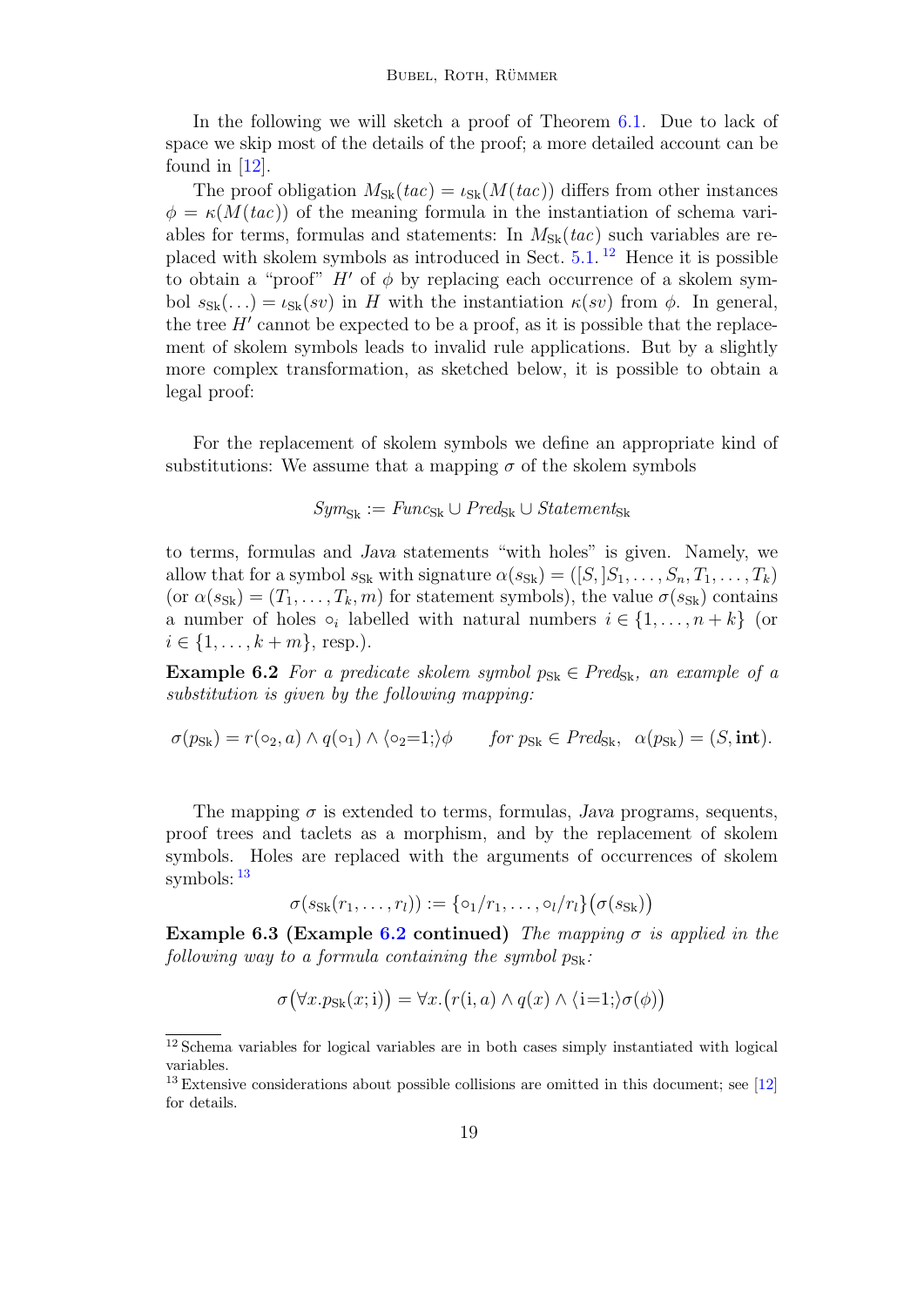#### 6.1 Treatment of Taclets

The most important observation to prove Theorem [6.1](#page-17-1) is the following lemma:

<span id="page-19-0"></span>Lemma 6.4 (Lifting of Taclet Applications) Suppose that  $R_{tac}$  is a rule  $schema$  that is described by a taclet tac', and that tac' does not contain skolem symbols (as introduced in Sect. [5.1\)](#page-13-1). If an instance of  $R_{tac}$  is given by

$$
\frac{P_1 \cdots P_n}{Q}
$$

and  $\sigma$  is a substitution of skolem symbols, then there is a proof tree with root sequent  $\sigma(Q)$ , whose open goals are exactly the sequents  $\sigma(P_1), \ldots, \sigma(P_n)$ .

Proof. First suppose that the considered rule application is not the application of a rewrite taclet within an argument of a skolem symbol occurrence. Then it can be shown that

$$
\frac{\sigma(P_1) \cdots \sigma(P_n)}{\sigma(Q)}
$$

is an instance of  $R_{tac'}$ .

Otherwise, if a rewrite taclet is applied to a term  $t$  within an argument of a skolem symbol occurrence, it is possible that a single occurrence of  $t$  in Q produces more than one occurrence of  $\sigma(t)$  in  $\sigma(Q)$  (like in example [6.3,](#page-18-3) where a single occurrence of the program variable i in the original formula yields multiple occurrences after the application of  $\sigma$ ). Provided that the cutrule and rules treating equations are available, it is then possible to perform a cut with the equation  $\sigma(t) \doteq \sigma(t)$  and apply  $tac'$  to one side of the equation. Afterwards the equations  $\sigma(t) = \sigma(t_i)$  can be used to replace all occurrences of  $\sigma(t)$  successively. This is illustrated by the following proof tree fragment, in which we use the notation  $(\Gamma \vdash \Delta) = \sigma(Q)$ :

$$
\sigma(P_1)
$$
\n
$$
\begin{array}{c}\n\sigma(P_1) \\
\vdots \\
\sigma(t) \doteq \sigma(t_1) \vdash \Delta_1 \qquad \cdots \qquad \Gamma_n, \sigma(t) \doteq \sigma(t_n) \vdash \Delta_n \\
\hline\n\Gamma, \sigma(t) \doteq \sigma(t) \vdash \Delta\n\end{array} \quad \text{and} \quad \sigma(P_n)
$$
\n
$$
\begin{array}{c}\n\sigma(P_1) \\
\vdots \\
\sigma(t) \doteq \sigma(t_1) \vdash \Delta_n \\
\hline\n\Gamma \vdash \Delta\n\end{array}
$$

<span id="page-19-1"></span>**Corollary 6.5** Suppose that the proof H of  $M_{Sk}(tac) = \iota_{Sk}(M(tac))$  only  $consists$  of applications of taclets tac', and that the concerned taclets tac' do not contain skolem symbols. Then for each instance  $\phi = \kappa(M(tac))$  of the meaning formula  $M(tac)$  there is a proof  $H_{\phi}$ .

 $\Box$ 

**Proof.** W.l.o.g. we may assume that  $\iota_{Sk}$  and  $\kappa$  are equal w.r.t. the instantiations of schema variables of type Variable. Each taclet application within H can then be replaced with the proof tree fragment that is obtained from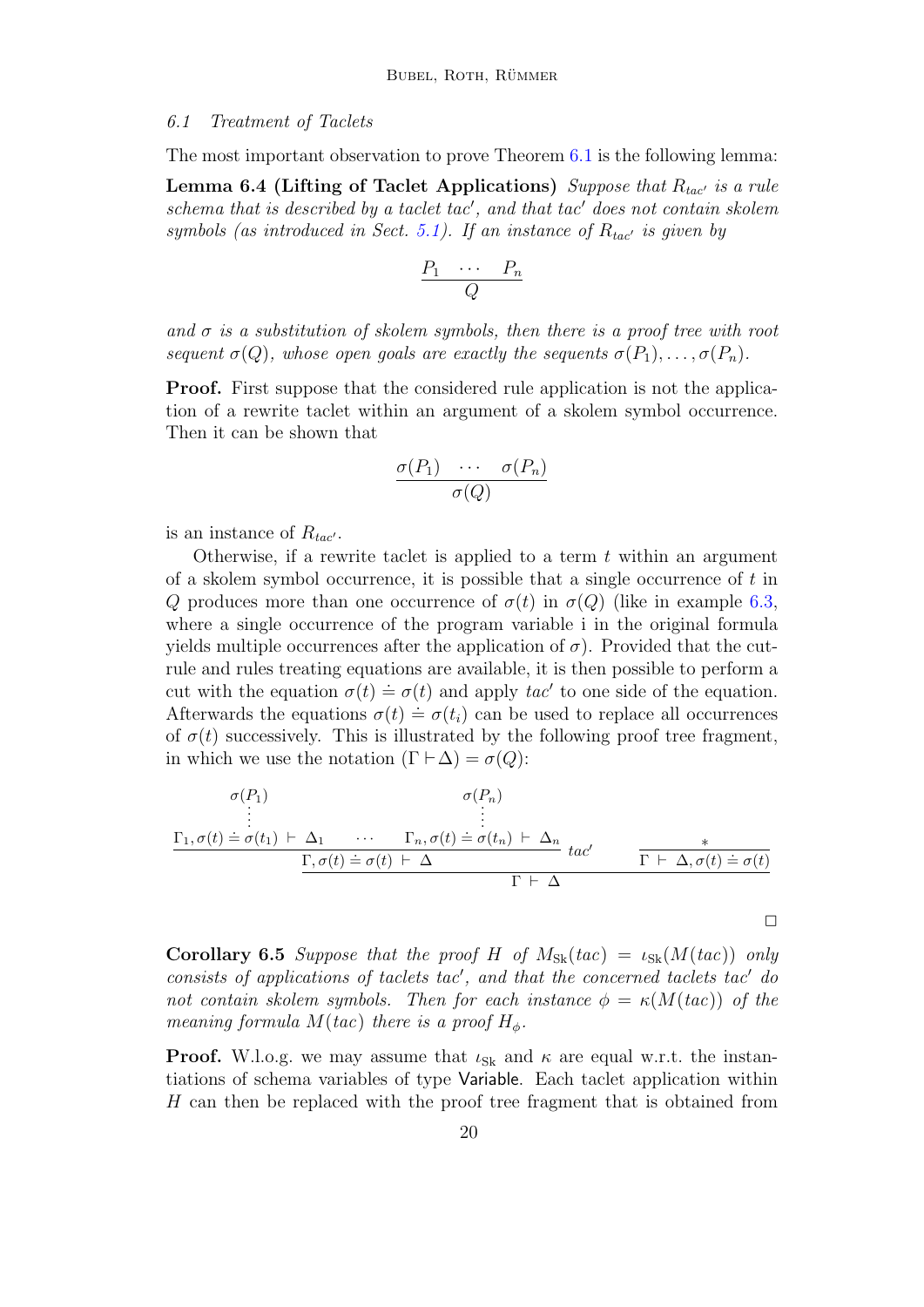Lem. [6.4,](#page-19-0) for a  $\sigma$  that substitutes skolem expressions  $s_{Sk}(\ldots) = \iota_{Sk}(sv)$  with the concrete instantiation  $\kappa(sv)$ , i.e. in a way such that  $\sigma(M_{\rm Sk}(tac)) = \phi$ .  $\Box$ 

### 6.2 Treatment of Decomposition Rules

Lem. [6.4](#page-19-0) of the last section is not directly applicable to applications of the taclets  $D_{s_{\rm SK}}^{\circ}$ ,  $D_{s_{\rm Sk}}^{\square}$  (Sect. [5.3\)](#page-16-0), as these taclets contain statement skolem symbols  $s_{Sk}$  and  $Dec(s_{Sk})$ . If these symbols are replaced with arbitrary Java statements by the application of a substitution  $\sigma$  (as introduced in the previous section), then the obtained taclet will furthermore be unsound in general.

We circumvent these problems by constructing particular substitutions  $\sigma$ of the symbols  $s_{Sk}$  and  $Dec(s_{Sk})$  with the property that  $\sigma(D^{\circ}_{s_{Sk}}), \sigma(D^{\square}_{s_{Sk}})$  are sound taclets, so that subsequently Lem. [6.4](#page-19-0) can be applied for obtaining a proof tree.

<span id="page-20-0"></span>**Lemma 6.6** Suppose that  $\sigma$  is a substitution that replaces all skolem symbols of a formula  $\psi$ , and  $s_{Sk}$  is a skolem symbol for statements. Then there is a substitution  $\sigma'$  that differs from  $\sigma$  only in the symbols  $s_{S_k}$ ,  $Dec(s_{S_k})$ , such that

- <span id="page-20-1"></span>(i)  $\sigma'(D_{s_{\text{Sk}}}^{\diamond}), \sigma'(D_{s_{\text{Sk}}}^{\square})$  are sound taclets
- <span id="page-20-2"></span>(ii) There is a proof tree (fragment) whose root is  $\vdash \sigma(\psi)$ , such that the only goal left is  $\vdash \sigma'(\psi)$ .

Referring to this lemma it is possible to formulate an analogue of Lem. [6.4](#page-19-0) for decomposition taclets:

<span id="page-20-3"></span>**Lemma 6.7 (Lifting of Decompositions)** Suppose that  $R_D$  is a rule that is described by a decomposition taclet  $D(D = D_{s_{\text{SK}}}^{\circ}$  or  $D = D_{s_{\text{SK}}}^{\square}$ ). If an instance of  $R_D$  is given by

> P  $\,Q$

and  $\sigma'$  is a substitution of skolem symbols as in Lem. [6.6](#page-20-0) w.r.t. D, then there is a proof tree of  $\sigma'(Q)$ , whose only goal left is the sequent  $\sigma'(P)$ .

**Proof.** First the application of  $D$  is replaced with an application of the taclet  $\sigma'(D)$ , which is sound by Lem. [6.6,](#page-20-0) [\(i\)](#page-20-1) (this substitutes certain occurrences of  $s_{S_k}$ ,  $Dec(s_{S_k})$  within P and Q). Subsequently Lem. [6.4](#page-19-0) can be applied to the resulting rule application w.r.t.  $\sigma'$ .  $\Box$ 

**Corollary 6.8** Suppose that the proof H of  $M_{Sk}(tac) = \iota_{Sk}(M(tac))$  only  $consists$  of applications of taclets tac' that do not contain skolem symbols, and of applications of decomposition taclets. Then for each instance  $\phi =$  $\kappa(M(tac))$  of the meaning formula  $M(tac)$  there is a proof  $H_{\phi}$ .

**Proof.**  $\sigma$  is chosen as in the proof of Cor. [6.5.](#page-19-1) By repeated application of Lem. [6.6,](#page-20-0) [\(ii\)](#page-20-2) it is possible to construct a proof tree with root sequent  $\vdash \phi$  and a single goal  $\vdash \sigma'(M_{\text{Sk}}(tac))$ , with a substitution  $\sigma'$  that is chosen according to Lem. [6.6](#page-20-0) for each skolem symbol  $s_{Sk}$  for statements.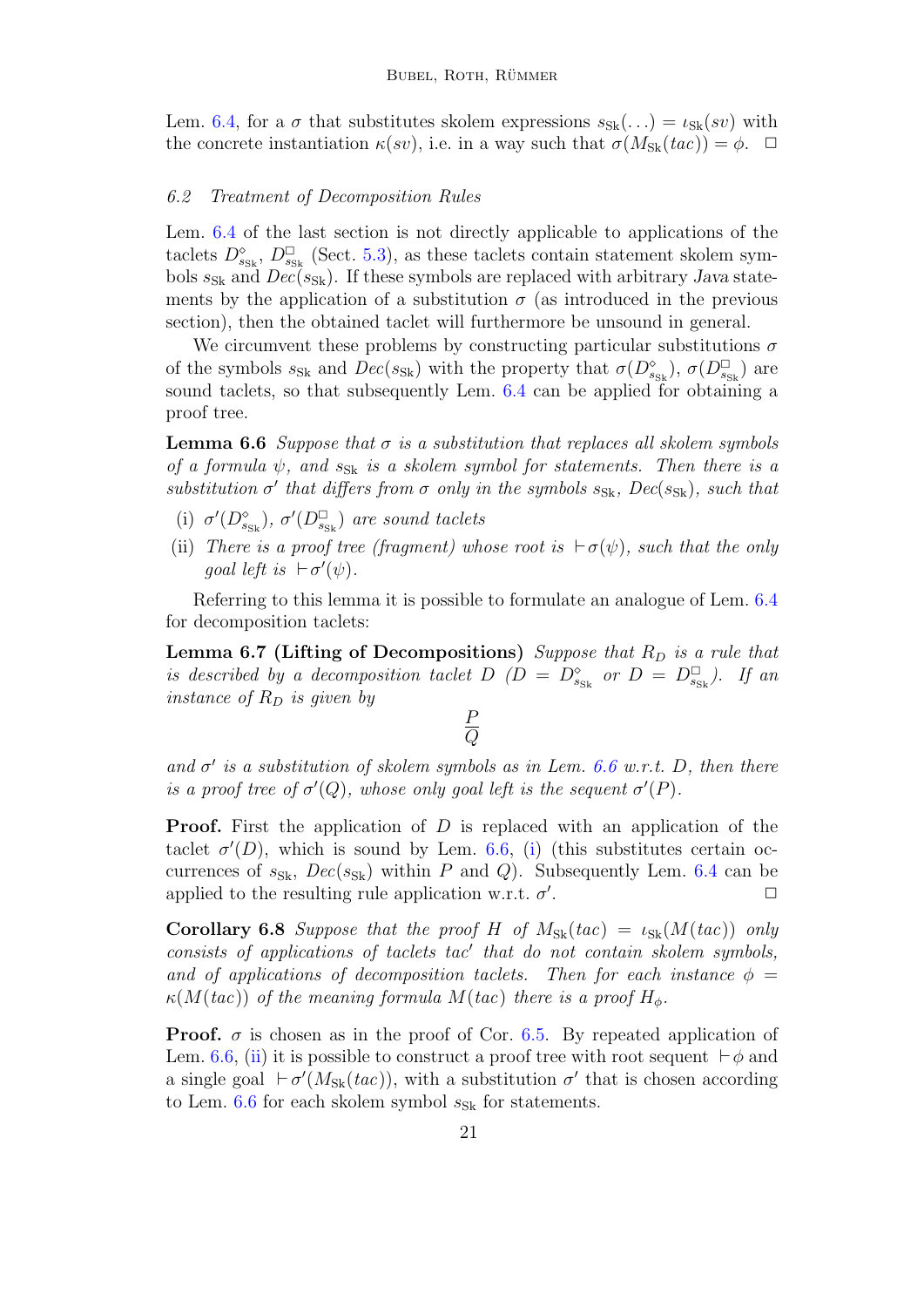It is then possible to construct a closed proof tree of  $\vdash \sigma'(M_{\rm Sk}(tac))$  by transforming  $H$ : Each taclet application within  $H$  is replaced with the proof tree fragment that is obtained from Lem. [6.4](#page-19-0) or Lem. [6.7](#page-20-3) (according to the kind of the taclet).  $\Box$ 

# <span id="page-21-3"></span>7 Conclusions

In this paper, we have outlined how to ensure correctness of derived taclets. Because of limited space, we have only sketched the basic idea and covered only some few kinds of schema variables. The presented concept is completely integrated in the taclet-based KeY prover, which also supports a bigger class of possible JavaCardDL taclets.

As future work, it remains

- to generalise the concept of skolemisation of meaning formulas,
- to study quantified first-order logics with skolemised statements as 'atomic' programs, and
- to explore further areas of application, as for example, proofs of program transformation properties.

Taclets are a simple but powerful concept. By their syntactic and semantic simplicity, users are enabled to write new rules and add them to the system easily. We have shown that, despite this fact, the correctness of the rule base can be efficiently ensured—even for a special purpose logic like JavaCardDL.

#### Acknowledgements

We would like to thank Martin Giese and Steffen Schlager for useful comments on earlier versions of this paper, as well as Bernhard Beckert and P.H. Schmitt for fruitful discussions. Also we want to thank the anonymous referees and workshop organisers.

# References

- <span id="page-21-0"></span>[1] Ahrendt, W., T. Baar, B. Beckert, R. Bubel, M. Giese, R. H¨ahnle, W. Menzel, W. Mostowski, A. Roth, S. Schlager and P. H. Schmitt, The KeY tool, Software and System Modeling 4 (2005), pp. 32–54.
- <span id="page-21-2"></span>[2] Ahrendt, W., A. Roth and R. Sasse, Automatic validation of transformation rules for Java verification against a rewriting semantics, in: G. Sutcliffe and A. Voronkov, editors, Proceedings, 12th International Conference on Logic for Programming, Artificial Intelligence and Reasoning, Montego Bay, Jamaica, LNCS 3835 (2005), pp. 412–426.
- <span id="page-21-1"></span>[3] Beckert, B., A Dynamic Logic for the Formal Verification of Java Card Programs, in: I. Attali and T. Jensen, editors, Java on Smart Cards: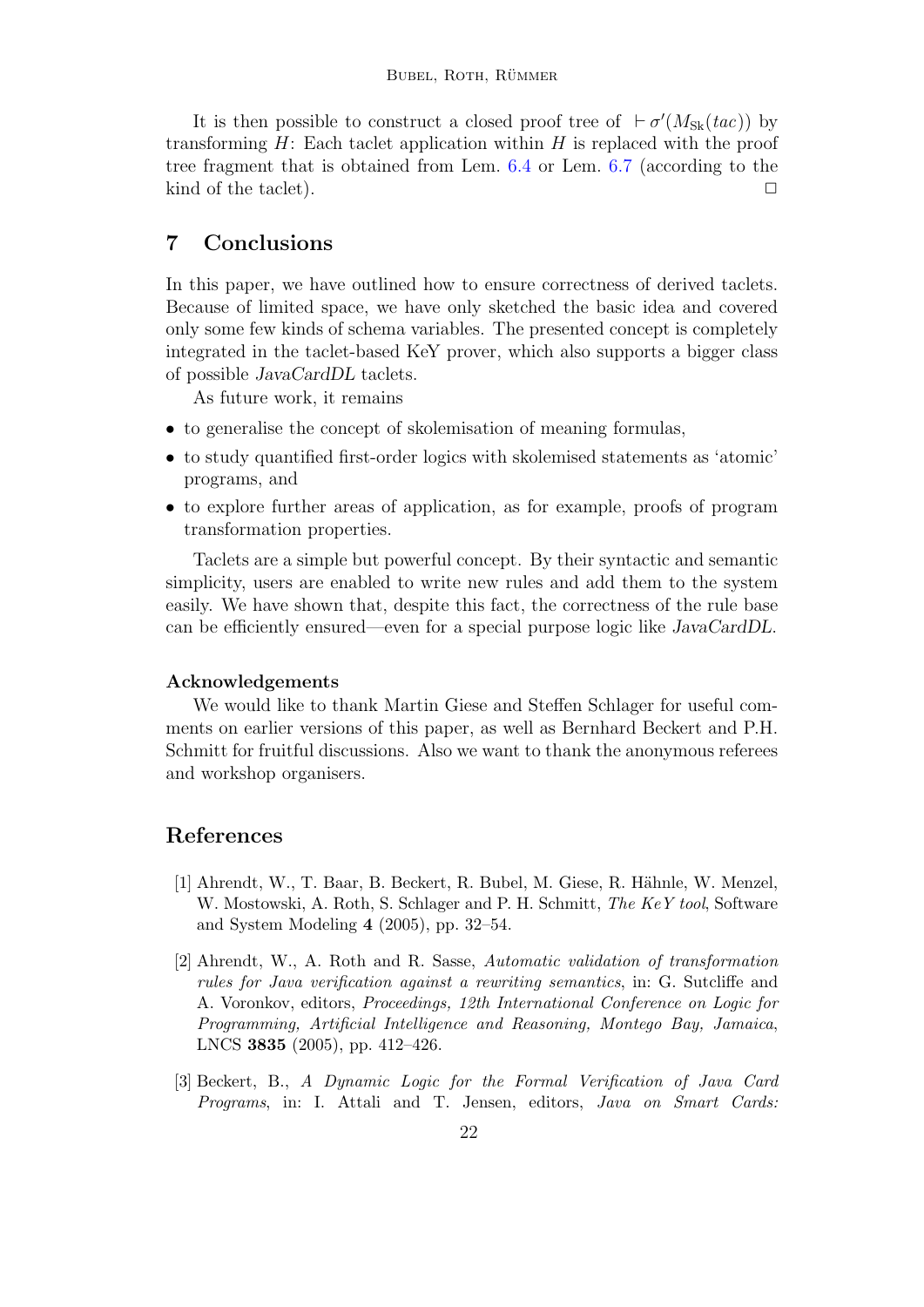Programming and Security. Revised Papers, Java Card 2000, International Workshop, Cannes, France, LNCS 2041 (2001), pp. 6–24.

- <span id="page-22-0"></span>[4] Beckert, B., M. Giese, E. Habermalz, R. H¨ahnle, A. Roth, P. R¨ummer and S. Schlager, Taclets: a new paradigm for constructing interactive theorem provers, Revista de la Real Academia de Ciencias Exactas, Físicas y Naturales, Serie A: Matemáticas 98 (2004), special Issue on Symbolic Computation in Logic and Artificial Intelligence.
- <span id="page-22-3"></span>[5] Beckert, B., R. H¨ahnle and P. H. Schmitt, editors, "Verification of Object-Oriented Software: The KeY Approach," LNCS 4334, Springer-Verlag, 2007.
- <span id="page-22-8"></span>[6] Beckert, B., S. Schlager and P. H. Schmitt, An improved rule for while loops in deductive program verification, in: K.-K. Lau, editor, Proceedings, Seventh International Conference on Formal Engineering Methods (ICFEM), Manchester, UK, LNCS 3785 (2005), pp. 315–329.
- <span id="page-22-2"></span>[7] Giese, M., Taclets and the KeY prover, in: C. Lüth and D. Aspinall, editors, Intl., Workshop on User Interfaces for Theorem Provers, UITP 2003, Rome, Italy, Electronic Notes in Theoretical Computer Science (2004), to appear.
- <span id="page-22-10"></span>[8] Gosling, J., B. Joy, G. Steele and G. Bracha, "The Java Language Specification," Addison Wesley, 2000, 2nd edition.
- <span id="page-22-1"></span>[9] Habermalz, E., "Ein dynamisches automatisierbares interaktives Kalkül für schematische theoriespezifische Regeln," Ph.D. thesis, Universität Karlsruhe  $(2000).$
- <span id="page-22-9"></span>[10] Harel, D., *Dynamic Logic*, in: D. Gabbay and F. Guenthner, editors, *Handbook* of Philosophical Logic, Vol. II, Reidel, 1984 pp. 497–604.
- <span id="page-22-5"></span>[11] Jacobs, B., J. van den Berg, M. Huisman, M. van Berkum, U. Hensel and H. Tews, Reasoning about Java classes, in: Proceedings, Object-Oriented Programming Systems, Languages and Applications (OOPSLA'98), Vancouver, Canada, 1998, pp. 329–340.
- <span id="page-22-12"></span> $[12]$  Rümmer, P., Ensuring the soundness of taclets – Constructing proof obligations for Java Card DL taclets, Studienarbeit, Fakultät für Informatik, Universität Karlsruhe (2003).
- <span id="page-22-6"></span>[13] Sasse, B., Formal correctness of a program logic calculus for the deductive verification of Java programs, Studienarbeit, Fakultät für Informatik, Universität Karlsruhe (2002).
- <span id="page-22-11"></span>[14] Sun Microsystems, Inc., Palo Alto/CA, "Java Card 2.0 Language Subset and Virtual Machine Specification," (1997).
- <span id="page-22-7"></span>[15] Trentelman, K., Proving correctness of javacard dl taclets using bali., in: SEFM, 2005, pp. 160–169.
- <span id="page-22-4"></span>[16] von Oheimb, D., Axiomatic semantics for Javalight, in: S. Drossopoulou, S. Eisenbach, B. Jacobs, G. T. Leavens, P. Müller and A. Poetzsch-Heffter, editors, Proceedings, Formal Techniques for Java Programs, Workshop at ECOOP'00, Cannes, France, 2000.